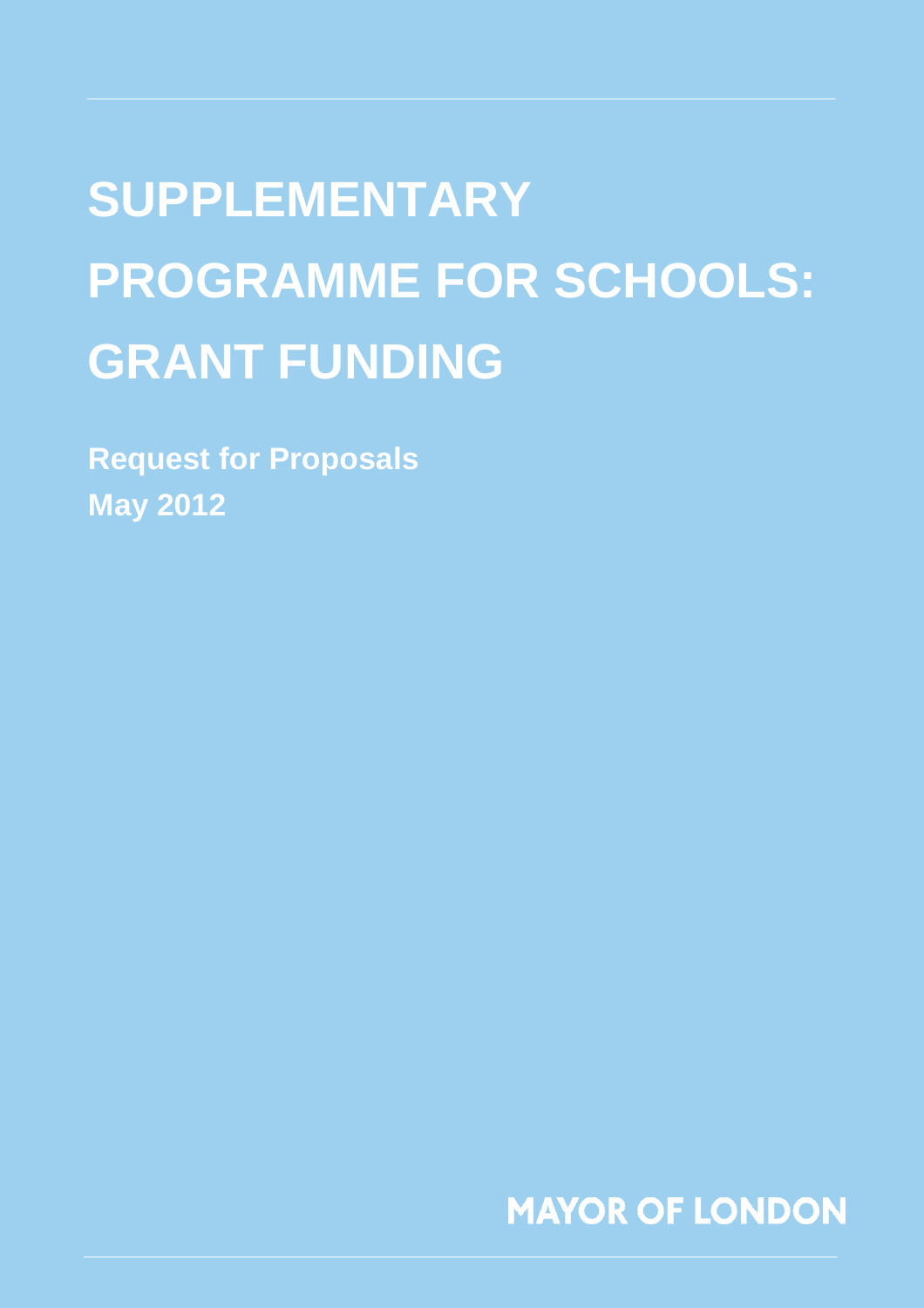### **COPYRIGHT**

#### **Greater London Authority May 2012**

Published by Greater London Authority City Hall The Queen's Walk More London London SE1 2AA **www.london.gov.uk** enquiries 020 7983 4100 minicom 020 7983 4458 ISBN Photographs © Copies of this report are available from www.london.gov.uk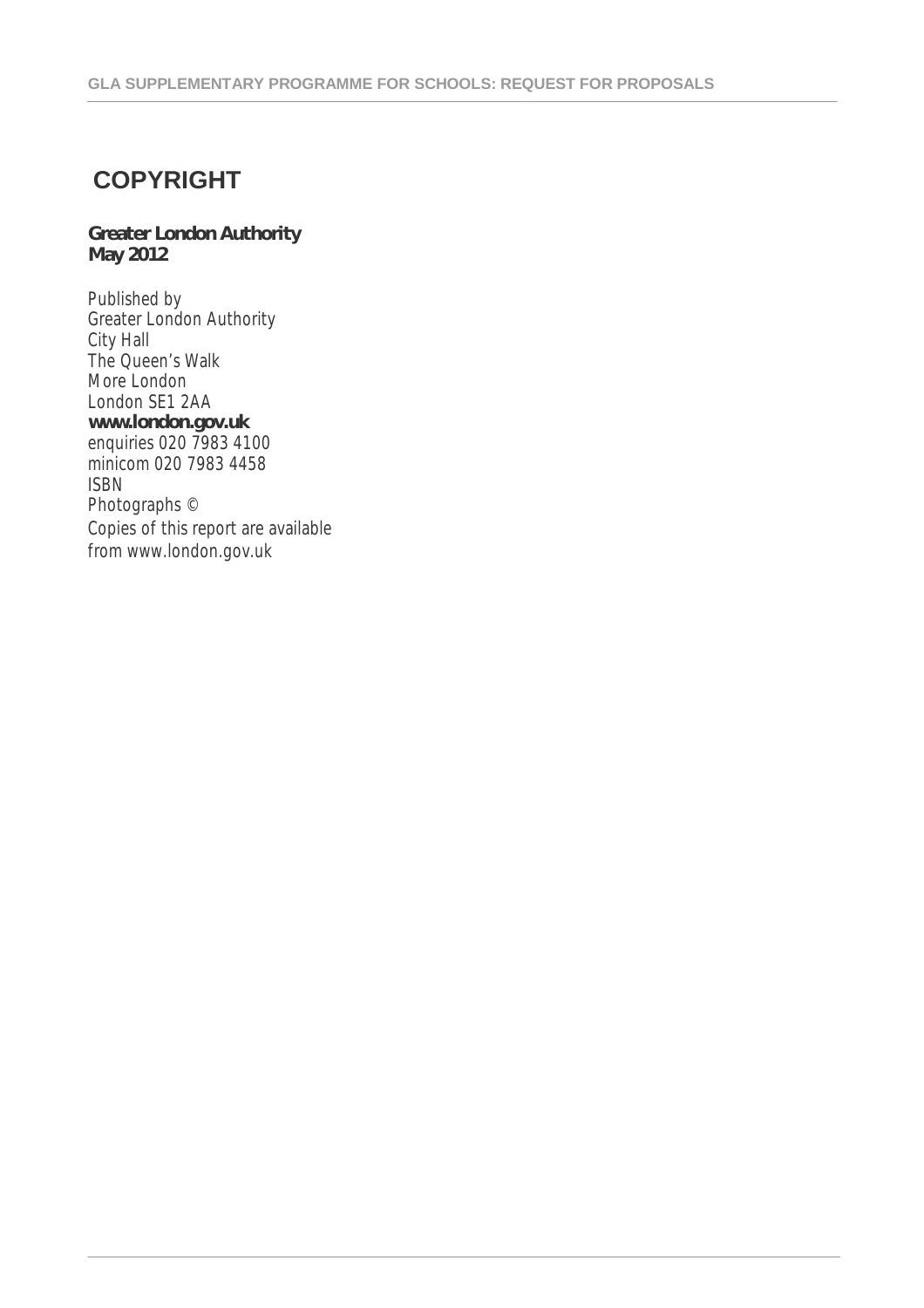### **CONTENTS**

| <b>SECTION 1: INTRODUCTION &amp; APPLICATION PROCESS</b>  |    |
|-----------------------------------------------------------|----|
| SECTION 2: PROJECT DESCRIPTION                            | 5  |
| <b>SECTION 3: EVALUATION CRITERIA AND DECISION MAKING</b> | 13 |
| APPENDIX 1: PRIORITY BOROUGH CLUSTER AREA DATA            | 15 |
| <b>APPENDIX 2: GLA DUE DILIGENCE REQUIREMENTS</b>         | 16 |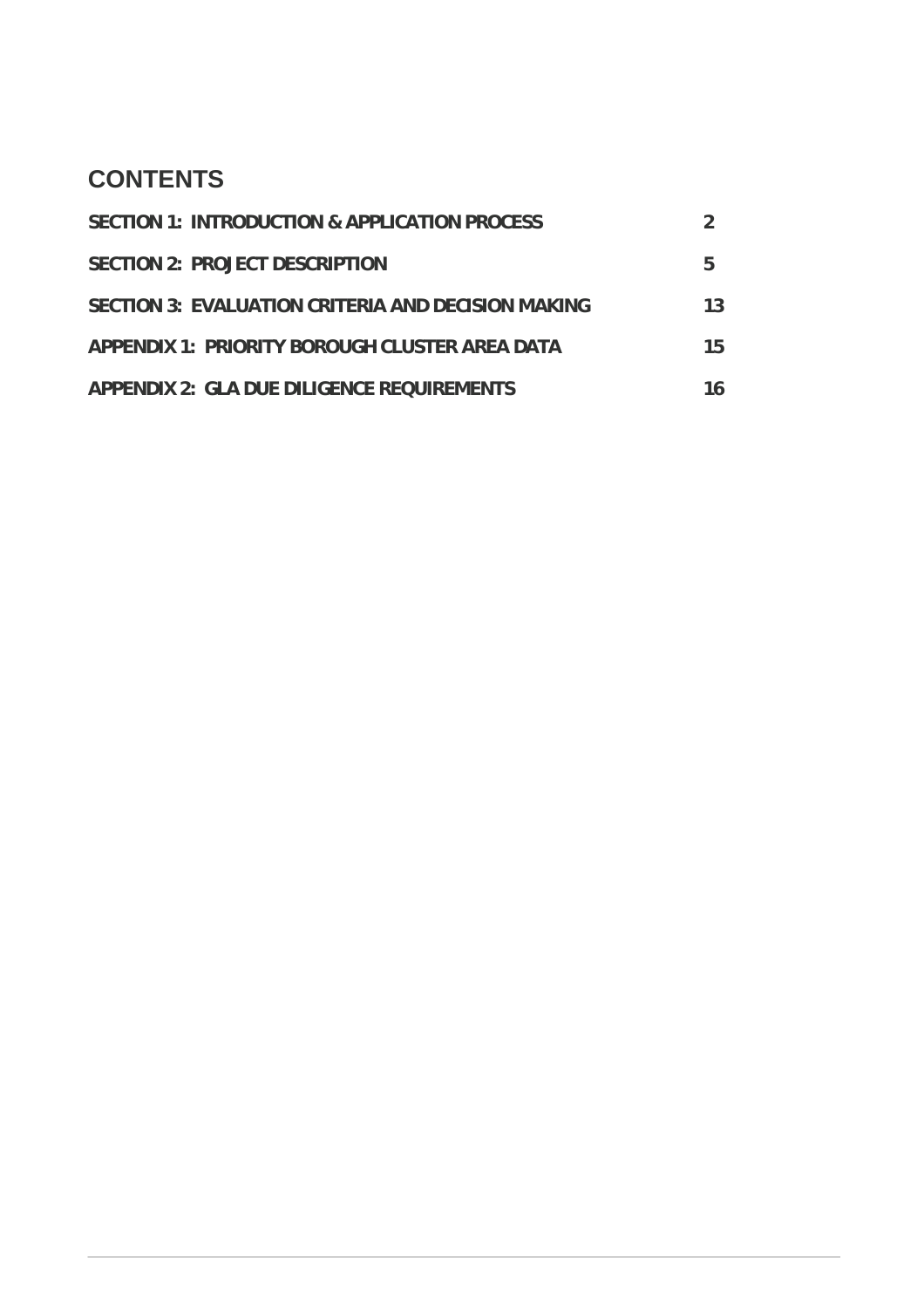### **SECTION 1: INTRODUCTION & APPLICATION PROCESS**

#### **1. Introduction**

The GLA is seeking to provide grant funding for up to three organisations to improve pupil's behaviour and academic attainment at key transition stages in their education. This document outlines:

- The invitation to submit grant funding applications and the application process **(Section 1)**
- Project description **(Section 2)**
- Evaluation and criteria for decision making for this funding **(Section 3)**

#### **2. General**

The GLA reserves the right to award the funding for which applications are being invited in whole, in part, or not at all.

Applications must be kept open for our acceptance for a period of 3 calendar months from the date fixed for return.

No payment shall be made by the GLA in respect to the provision of this application. All information supplied by the GLA in connection to the Request for Proposals for Grant Funding must be maintained by you in strictest confidence and not disclosed to any third party without receiving prior written consent.

All questions on this grant funding programme and the application process should be forwarded by email to: **YouthTeam@london.gov.uk**

#### **3. Application Process**

The application process is in three stages:

- Stage 1 Pre-Selection Questionnaire (PSQ)
- Stage 2 Full Application
- Stage 3 Interviews

**Stage 1** of the application is a Pre-Selection Questionnaire (PSQ) which consists of initial questions that will be used to shortlist organisations that are invited to submit a full application.

The PSQ will require applicants to confirm they have:

- Processes and procedures in place to deliver the programme;
- Financial robustness:
- Prior experience in delivering similar projects to similar client groups;
- The documentation that the GLA will require to carry out due diligence checks (see Appendix 2 for a full list of GLA due diligence requirements).

Questions in the PSQ require either yes/no answers and responses to qualitative questions. Each close ended question has been allocated a pre-determined range of scores dependant on the answer given. The PSQ also consists of two qualitative questions regarding the activity / delivery model of the proposed project and stakeholder engagement – these questions will also be scored on a pre-determined range of scores, and will be given a higher weighting than the close ended questions. Applicants must ensure that they answer the PSQ stage accurately, as an inability to verify PSQ answers in Stage 2 may result in applications receiving low scores, or being rejected at Stage 2.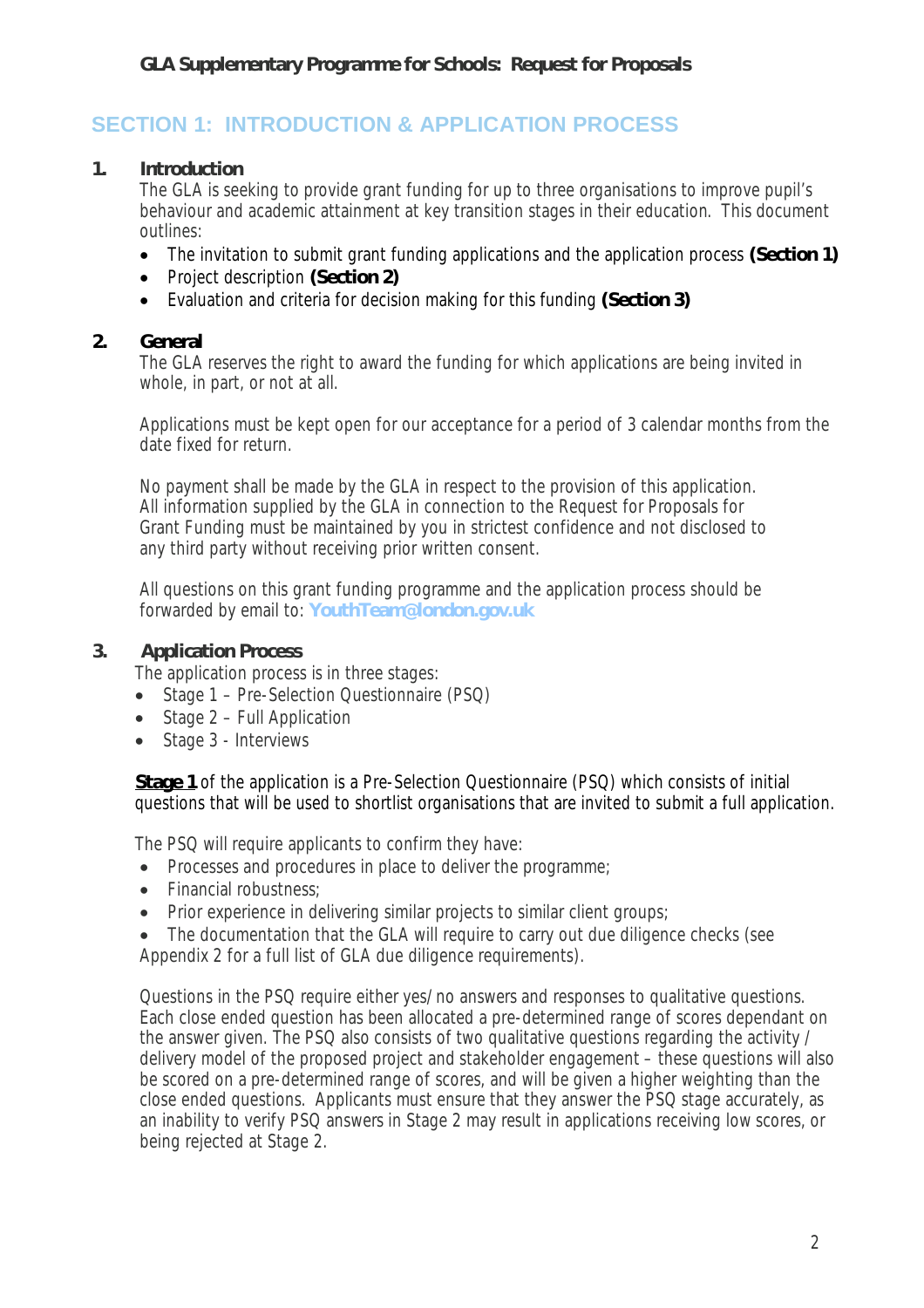The GLA will invite the top scoring applicants for each grant area to submit a full application as part of Stage 2.

If applicants have any questions in relation to the Stage 1 PSQ, they must be submitted to the GLA between  $17<sup>th</sup>$  May 2012 and 5pm on 31<sup>st</sup> May 2012 by email to **YouthTeam@London.gov.uk** Applicants should note that all questions and their answers will be posted on the GLA website (within 3 working days) in order to inform all applicants.

#### **Stage 1 applications should be completed electronically and submitted via email to YouthTeam@london.gov.uk by 5pm on Friday 8 th June 2012.**

**Stage 2** - Further details of the stage 2 application process and evaluation criteria will be provided to shortlisted applicants but an outline of the evaluation criteria can be found in **Section 3** of this document. Applications will be scored against set criteria by a minimum of two scorers. The top scoring applicants will then be invited to a panel interview as Stage 3 of the application process.

If applicants have any questions in relation to the Stage 2, they must be submitted to the GLA between 18<sup>th</sup> June 2012 and 5pm on 6<sup>th</sup> July 2012 by email to **YouthTeam@London.gov.uk** Applicants should note that all questions and their answers will be posted on the GLA website (within 3 working days) in order to inform all applicants.

**Stage 2 application packs will be sent out to the shortlisted organisations via email by Midday on Monday 18th June 2012 (provisional) and the deadline for full applications to be submitted with all accompanying documents will be 5pm on Friday 13th July 2012.**

**Stage 3 –** The top scoring applicants from Stage 2 (maximum of 3 per grant area) will be invited to a panel interview. Applicants will be asked to present their project and delivery models and answer a number of questions from the panel.

#### **INTERVIEW DATES**

Stage 3 interviews will be held between  $13<sup>th</sup>$  August 2012 and  $16<sup>th</sup>$  August 2012 (provisional). Those organisations shortlisted for interview will be contacted on Monday 6<sup>th</sup> August 2012 however all organisations submitting Stage 2 bids should ensure they keep these dates available.

| <b>Application Process</b>                                                | <b>Deadlines</b>                                                                        |
|---------------------------------------------------------------------------|-----------------------------------------------------------------------------------------|
| Launch of Request for Proposals &<br>PSQ STAGE 1                          | Wednesday 16th May 2012                                                                 |
| Deadline for return of PSQ                                                | Friday 8 <sup>th</sup> June 2012                                                        |
| Long-listed organisations invited to<br>submit full application - STAGE 2 | Monday 18th June 2012 (provisional)                                                     |
| Deadline for full applications                                            | Friday 13 <sup>th</sup> July 2012 (provisional)                                         |
| <b>Interviews</b>                                                         | Monday 13 <sup>th</sup> August - Thursday 16 <sup>th</sup><br>August 2012 (provisional) |

#### **Table 1**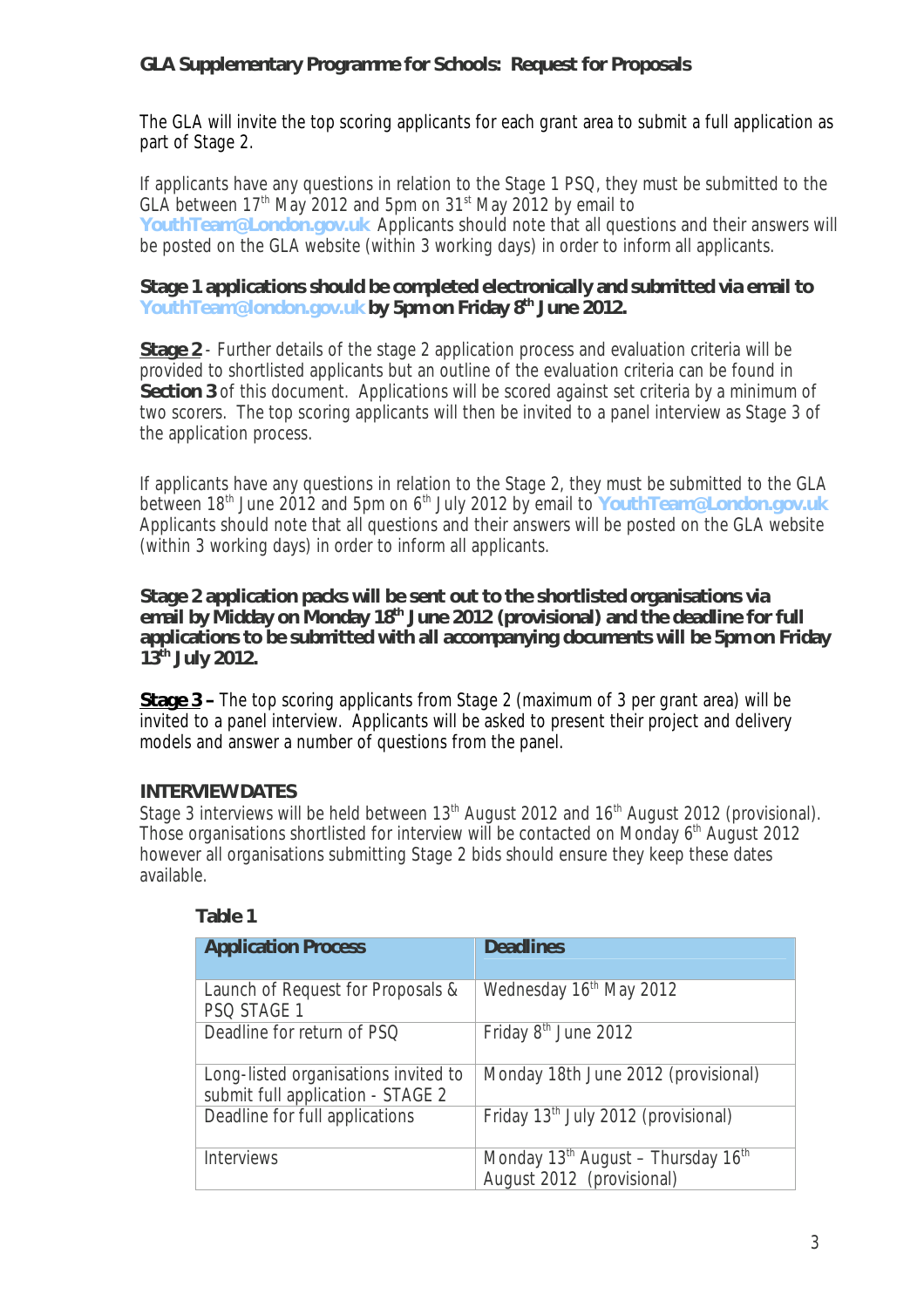#### **4. Partnership / consortium bids**

Applications will be accepted from consortiums, lead partners (working with a variety of third party organisations) and single organisations. All organisations should specify which statutory and non-statutory organisations they intend to work with in order to deliver the projects.

#### **Any questions on the application process should be emailed to**

**YouthTeam@London.gov.uk**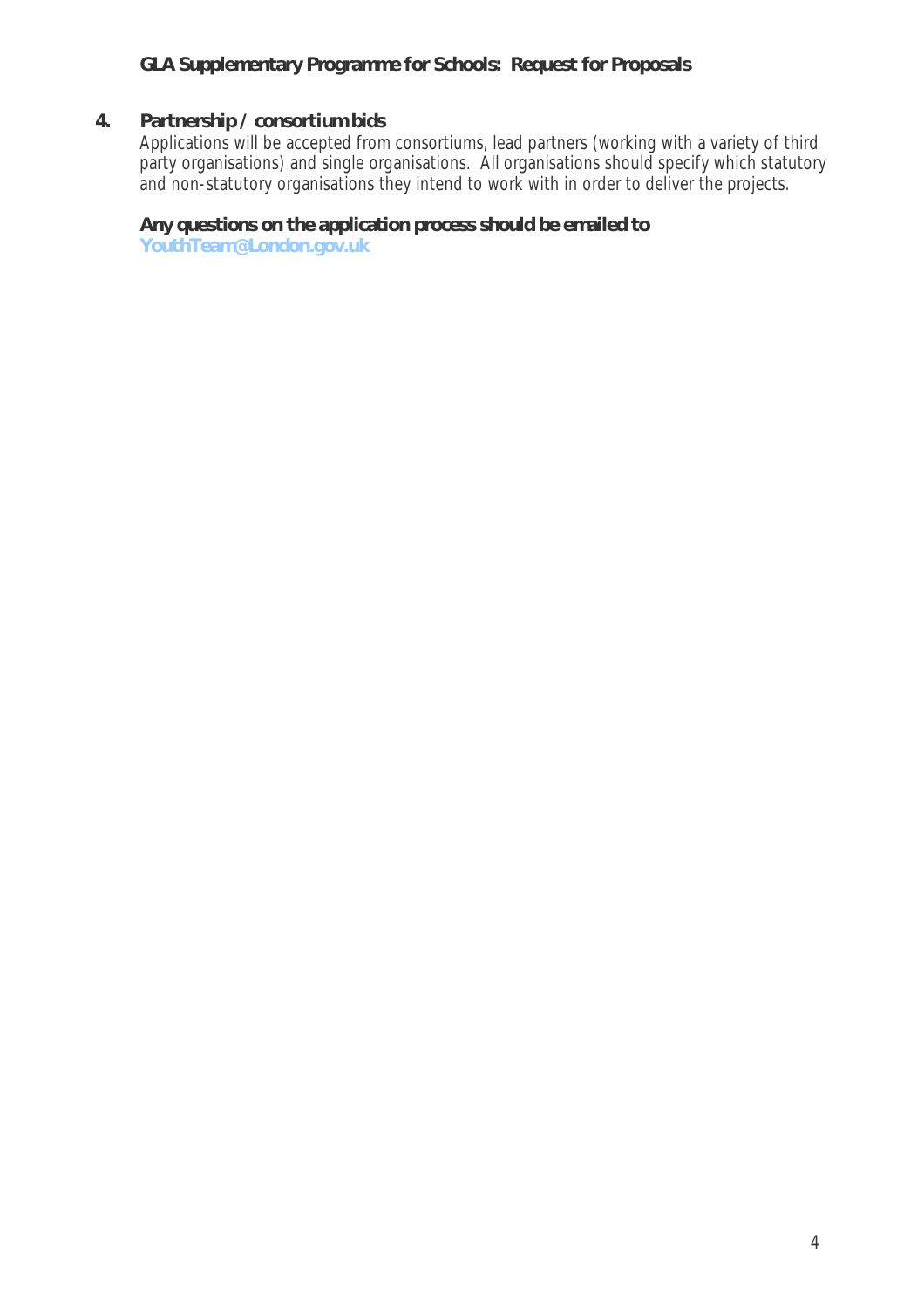### **SECTION 2: PROJECT DESCRIPTION**

#### **1. Project Aim**

The aim of the Supplementary Programme for Schools (SPS) is to improve the academic attainment, behaviour and other measurable indicators of a young person's performance at the key stages in their education to maximise their potential to succeed and thus avoid being placed at risk of exclusion from school or not achieving to their full academic ability.

The GLA is seeking to fund 3 providers to deliver projects across schools, targeted in a number of priority London Borough's over three years to support pupils at key transition stages in their education, a time when they may experience a fall in achievement levels and start to display signs of disruptive behaviour:

- Key Stage 2: Transition from primary school to secondary school
- Key Stage 3: Key to raising children's aspirations & support them to make positive choices

Projects should have a specific focus on improving behaviour and aspirations of these pupils which will support them to reach their academic potential and raise attainment. The GLA is seeking to fund projects which use evidenced-informed approaches to engaging young people and working with schools and to scale up these projects and interventions.

#### **2. Context**

The focus of the Supplementary Programme for Schools will directly contribute to the delivery of the:

- Mayor's Economic Development Strategy objective (4): *to give all Londoners the opportunity to take part in London's economic success, access sustainable employment and progress in their careers*.
- Mayor of London's youth priorities, as set out in Young Londoners: Successful Futures
	- reducing child poverty, tackling disadvantage and improving children's life chances
	- reducing the number of young people who are NEET; and
	- increasing youth crime prevention.

#### **3. Rationale**

There is a range of targeted group-based and universal schools-based programmes in the market delivering to pupils in schools. This includes programmes focused on dealing with challenging behaviour, preventative intervention, raising academic achievement and socialemotional skills.

The specific rationale for this programme is that a number of young people begin to disengage from education from Year 6 onwards. At this age, they may begin to display behavioural problems and also struggle in their basic literacy and numeracy. Whilst the circumstances for each individual child will vary, it is clear that both behaviour and attainment are interrelated and there is evidence that targeted teaching and pastoral support for children with these characteristics can help to re-engage them in learning. Without such support, it is possible that these children will go on to display entrenched behavioural problems and fail to achieve the minimum qualifications they require for good life chances. They are also more likely to be excluded and become NEET (Not in Employment, Education or Training) at a later age.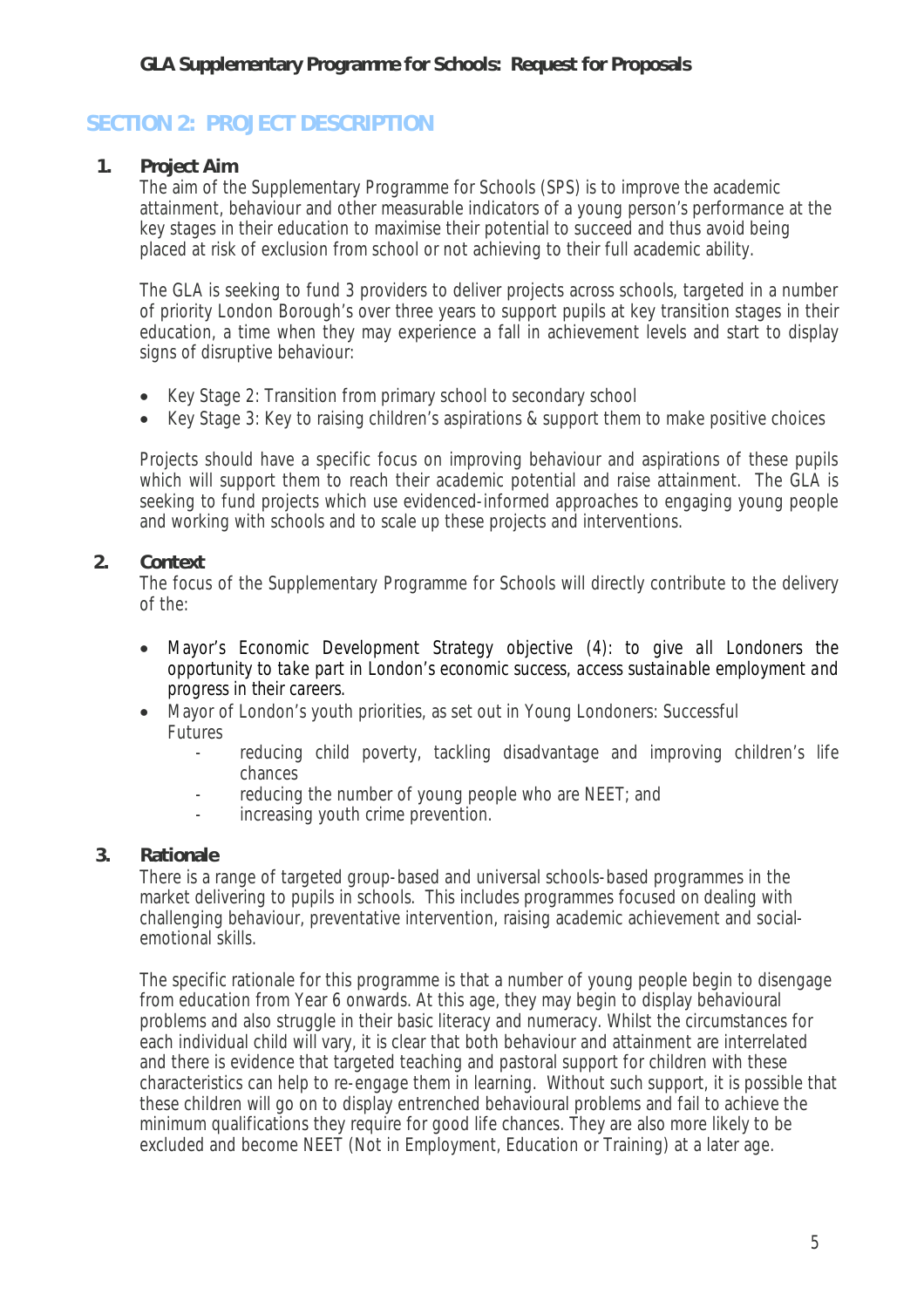- **Behaviour:** Children and young people can display a wide range of behavioural and emotional issues which have a direct impact on their learning and experience of school. These can range from minor behavioural issues to complex disorders. In 2011, the main need of 18.6% of primary aged pupils and 30% of secondary aged pupils with School Action Plus or a statement of Special Educational Need (SEN) was Behavioural, Emotional and Social Development (BESD)<sup>1</sup>.
- **Academic Achievement:** Many London schools have experienced an increase in academic outcomes of pupils in the past few years. For example there has been a significant increase in the percentage of pupils that achieve 5+ GCSE's grades A\*-C including English and Maths. On average, London pupils meet or exceed the national England average at all key stages. There are still however big differences in the academic achievement of disadvantaged young people (those eligible for free school meals) both at a national level (the % of pupils eligible for free school meals achieving 5+ GCSE's grades A-C including English & Maths is 34.7% compared to 58.4% of all pupils) and at a local level (in London those eligible for FSM = 47.3% compared to 61.9% of all pupils).<sup>2</sup>

Pupil's achievement at Key Stage 2 has remained fairly static over recent years. The London average is in line with the national average. It is recognised that there needs to be an increased focus on early intervention to tackle underachievement at pupil's transition from primary to secondary schools and at Key Stage 3. The aims of the Supplementary Programme for Schools will be targeted at providing additional support and interventions at Key Stage 2 & 3 aimed at narrowing the gap of those disadvantaged and underachieving pupils.

 **Exclusions & Attendance:** Inner & Outer London has a significantly higher percentage of state funded secondary permanent exclusions compared to the England average (0.26% and 0.20% compared to 0.15%). Inner London also has a slightly higher percentage mainstream primary fixed term exclusions than the England average (1.05% compared to 0.91%) and more state funded secondary fixed term exclusions than the England average (9.79% compared to 8.59%). In London, young people who are eligible for free school meals are around four times more likely to receive a permanent exclusion, and three times more likely to receive a fixed period exclusion than children who are not eligible for free school meals.

The overall rate for school absence is continuing to decrease at both primary and secondary age. However the overall absence rate for those pupils that are known to be eligible for and claiming free school meals remains higher than for other pupils (approximately 1.6 times higher) $3$ 

 **Young people at risk of becoming NEET:** This project aims to intervene early to support young people who are showing signs of being at risk of not being in education, employment or training (NEET) post leaving the education system. But also to support those young people who would benefit from receiving additional 'challenge' and support to enable them to reach their potential. Evidence shows that early intervention, is not only cost effective, but will also have a greater impact on improving life chances of individuals.

 $\overline{a}$ <sup>1</sup> Children with Special Educational Needs 2011: an analysis - Chapter 1 tables, School Census

<sup>2</sup> Source: National Pupil Database 2010 – 2011

<sup>&</sup>lt;sup>3</sup> Pupil Absence in schools in England, Including Pupil Characteristics: 2010-11, Department for Education, March 2012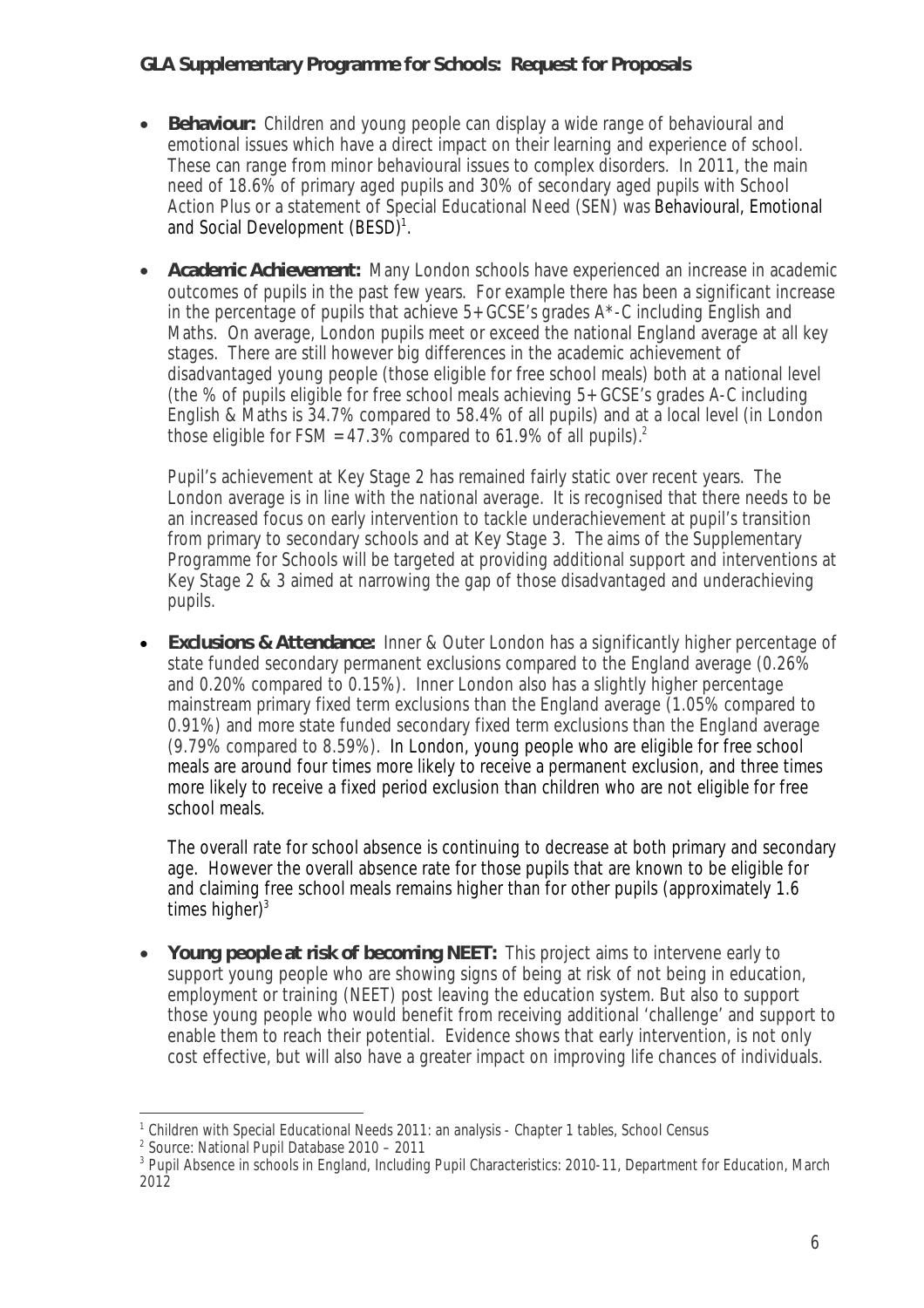**August 2011 riots / disturbances –** The Institute of Public Policy Research (2011) found that in an overwhelming majority of the worst-affected areas, youth unemployment and child poverty were significantly higher than the national average while education attainment was significantly lower.

Of those found guilty of an offence related to the August 2011 riots over 26% were aged 10-17 years old. More than a third of young people aged 10 to 17 who were involved in the riots had been excluded from school during 2009/10 (Ministry of Justice). Two thirds of young people had special educational needs and missed on average almost one day of a school week. They were also more likely to live in the 10 per cent lowest income areas and be receiving free school meals. Only 11 per cent had achieved five or more GCSE grades  $A^*$ –C including English and Maths<sup>4</sup>.

The Riots Communities and Victims Panel highlighted the importance and the central role of schools to work with community and voluntary organisations to:

- Build the character and resilience of children and young people
- Raise attainment of those pupils underachieving (focusing on literacy levels)
- Increase attendance and reduce exclusions.

#### **4. Types of interventions:**

There are currently a wide range of supplementary programmes in the market delivering to pupils in and alongside schools aimed at raising attainment and improving behaviour. These programmes can be group based or one to one, targeted or universal interventions that can be delivered in schools and within the community.

The purpose of this project is to enhance provision within London and to support work in / with schools, not to replace it or duplicate it. This needs to be at the heart any proposed intervention / project. Examples of the types of interventions that could be offered include:

- *Challenge and Aspiration raising:* provide on-going challenge to the young person to help them stretch to their full potential; and support and motivate the young person to think about their future career and help them plan it
- *Behavioural:* aimed at addressing underlying behavioural issues of young people, however complex.
- *Educational attainment:* aimed at improving functional skills (depending on need) most likely to be specifically targeted at literacy and numeracy.
- *Skills development*: depending on a young person's needs, help them overcome their individual barriers that they face in engaging in education.
- *Parental Engagement:* working with parents to support them to set clear boundaries, rewards and sanctions for their child's behaviour
- *Community Involvement:* involving the local community in supporting young people in education and to give back to their community, for example through mentoring, peer to peer support, reading buddies.

 $\overline{a}$ 4 After The Riots: The Final Report of the Riots Communities and Victims Panel, March 2012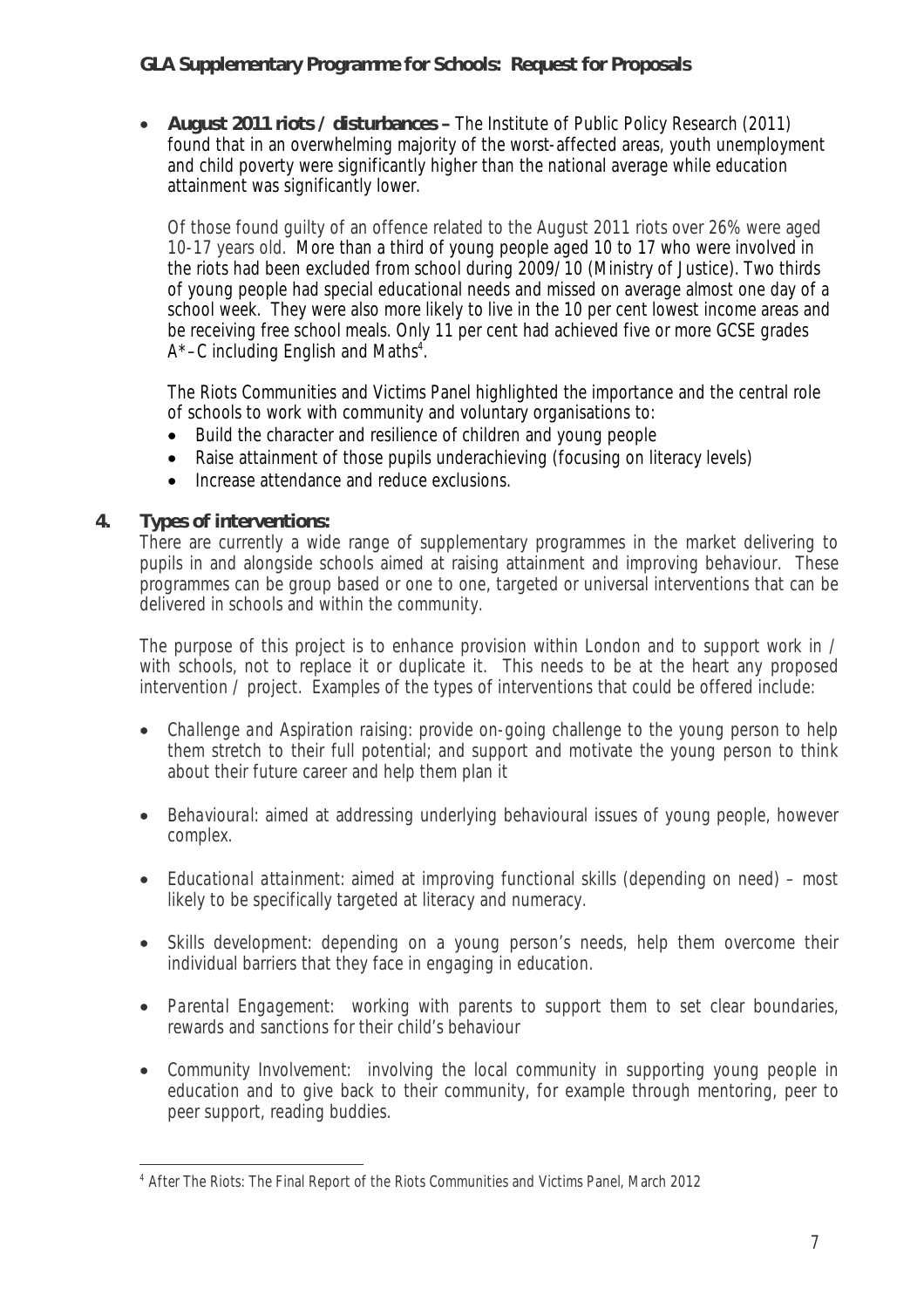The GLA are not specifying the method and model of delivery and do not expect organisations to deliver all of the above interventions. The supplementary programme for schools will scale up a number of different approaches that organisations are currently using and can provide evidence of the impact for the target group of children and young people.

#### **5. Objectives**

The objectives of the programme are to:

- Improve the behaviour and academic attainment (with a particular focus on literacy and numeracy) of a child / young person's performance at the key stages in their education to maximise their potential to succeed and thus avoid being placed in the at risk category, disengaging from education and not achieving to their full academic ability.
- To establish a greater evidence base for supplementary programmes for schools using a variety of existing models of intervention and testing their scalability.

### **6. Delivery model**

The GLA will fund up to 3 organisations to deliver projects in or alongside schools within targeted boroughs across geographical clusters over 3 years. The GLA is not prescribing the models of interventions and organisations will be expected to identify and evidence the most effective models of delivery for the identified target group. It is however expected that:

- Projects will be delivered on a group basis
- Projects will be delivered to a mix of primary and secondary school aged pupils (within the target age-group)
- There will be a mixture of term time and holiday projects
- Projects will be delivered across a range of sites
- The duration of interventions for pupils will be a minimum of 2 school terms and a maximum of 1 academic year
- Organisations will report pupil progress at agreed milestones throughout the intervention, at the end of the intervention and 6 months after the intervention has ended.

#### **Working with Schools**

All organisations will be required to work with schools. Organisations must be able to provide evidence of how they have worked with schools in the past and a clear plan of how they will secure buy in and engagement from schools and work with them to identify and refer pupils (including gaining parent's permission where appropriate) and share pupil data in order to track progress and outcomes.

#### **Co-design with young people**

Organisations should outline what evidence base and/or what direct involvement young people from the client group have had in informing the design of the project.

#### **7. Scope**

Over three years, this programme aims to support:

- Children & Young People between 10 years old (Year 6) 14 years old (Year 9)
- Children and young people who are identified as underachieving academically and / or are disengaged, displaying behavioural, emotional or social difficulties.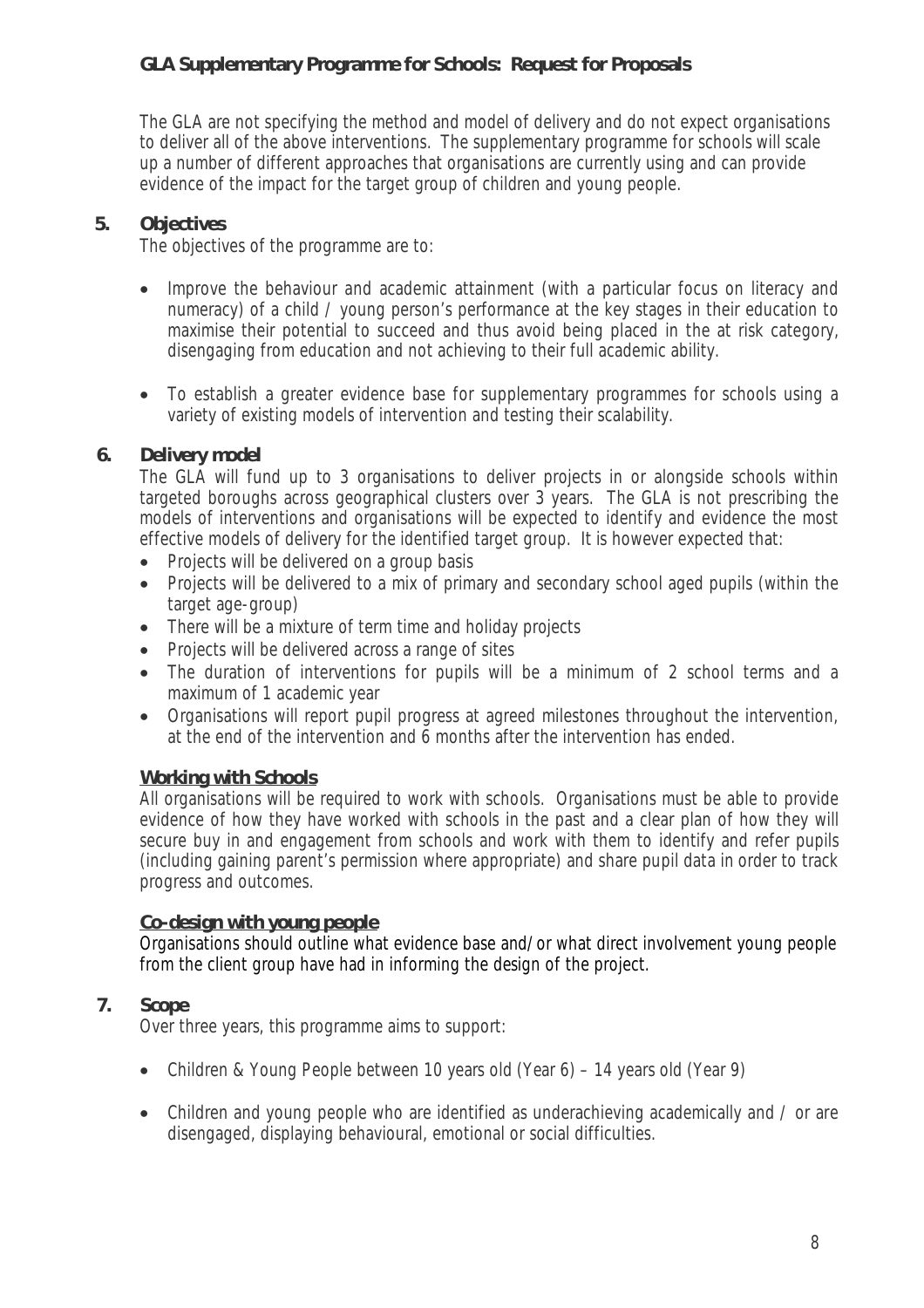#### **Target Group**

The GLA would like children and young people who are most in need of extra support to benefit from the funded projects particularly children and young people that are disengaging or at risk of disengagement from school due to behaviour and emotional issues and are underachieving academically:

The target group must be:

- Aged  $10 14$  years old (school Years 6-9)
- Live or go to school in / centred around one of the identified priority Boroughs (see page 10)
- Identified as having behavioural, emotional or social needs (by schools e.g. been through internal school behaviour processes, School Action, School Action Plus or a statement of SEN)
- Identified by the school as underachieving (not reaching key target / sub target levels in English, Maths and/or Science, with a particular focus on literacy and numeracy).

Organisations may wish to identify specific groups of pupils within the above and particularly those relevant groups citied in the Equality Act 2010. In these cases organisations will need to evidence the need of these target groups and successful organisations will need to establish clear referral criteria.

The GLA wishes to document and evidence any disproportionate levels of disadvantage these communities experience in terms of achievement. It is intended that seeking to raise their attainment levels should lead to better outcomes for these young people and 'advance equality of opportunity' as cited in the Equality Act. For monitoring purposes, the GLA will require organisations to, where possible, monitor the uptake of the interventions by those relevant groups cited in the Equality Act 2010 and pupils eligible for free school meals, pupils with a Special Educational Need, School Action Plus or School Action and those pupils for which English is an additional language.

There will be a focus on projects that include:

- securing successful transitions from primary to secondary school for those children which the evidence suggests are likely to become disengaged with an associated drop in attainment and increased disruptive behaviour;
- focused at Key Stage 3 pupils (to the end of yr 9) to raise children's aspirations, retain their engagement and influence their future choices;
- scaling up existing evidenced based interventions to improve pupil's behaviour and increase their academic attainment.

#### **Geography:**

Successful organisations will be asked to deliver to a number of London boroughs within or centred around a geographical cluster. The boroughs have been selected based on a range of data below and clustered together geographically:

- Educational Attainment (Key Stages 2 & 3)
- Attendance and fixed term & permanent exclusions (school data)
- High Deprivation & child poverty
- Boroughs worst affected by the 2011 riots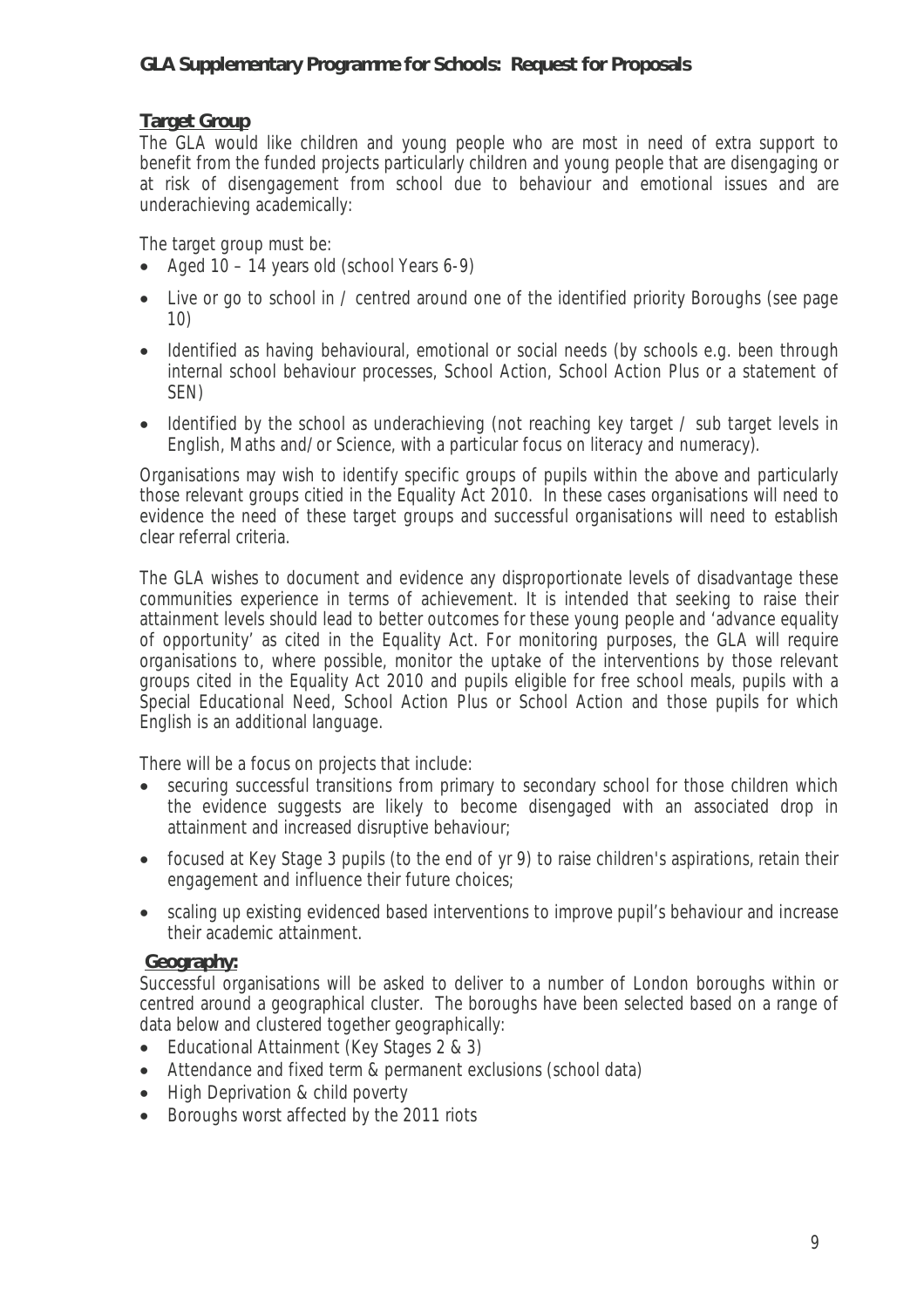Attached as Appendix 1 is the above data by priority Borough. Successful organisations will be expected to deliver projects across or centred around at least 2 of the priority Borough's within the relevant cluster area:



#### **8. Funding & Payment**

The GLA has £1,600,000 to invest over 3 years, this funding will be broken down into three grant offers based on the geographical clusters set out above. There will be a maximum of £516,000 grant funding available over 3 years for each successful organisation to deliver their projects within the relevant cluster area.

|                                                | Code       | <b>Maximum</b><br>Grant<br>Available | <b>Cluster Area</b> | Borough's                                                                 |
|------------------------------------------------|------------|--------------------------------------|---------------------|---------------------------------------------------------------------------|
| Supplementary<br>Programme<br>for<br>Schools 1 | GLA/SPS 01 | £516,000                             | Cluster Area 1      | Ealing<br><b>Brent</b><br>Haringey<br>Enfield<br><b>Waltham Forest</b>    |
| Supplementary<br>for<br>Programme<br>Schools 2 | GLA/SPS 02 | £516,000                             | Cluster Area 2      | Islington<br>Hackney<br>Tower Hamlets,<br>Newham<br>Barking &<br>Dagenham |
| Supplementary<br>Programme<br>for<br>Schools 3 | GLA/SPS 03 | £516,000                             | Cluster Area 3      | Lambeth<br>Southwark<br>Lewisham<br>Greenwich<br>Croydon                  |

#### **Table 2 – Breakdown of Grant Funding**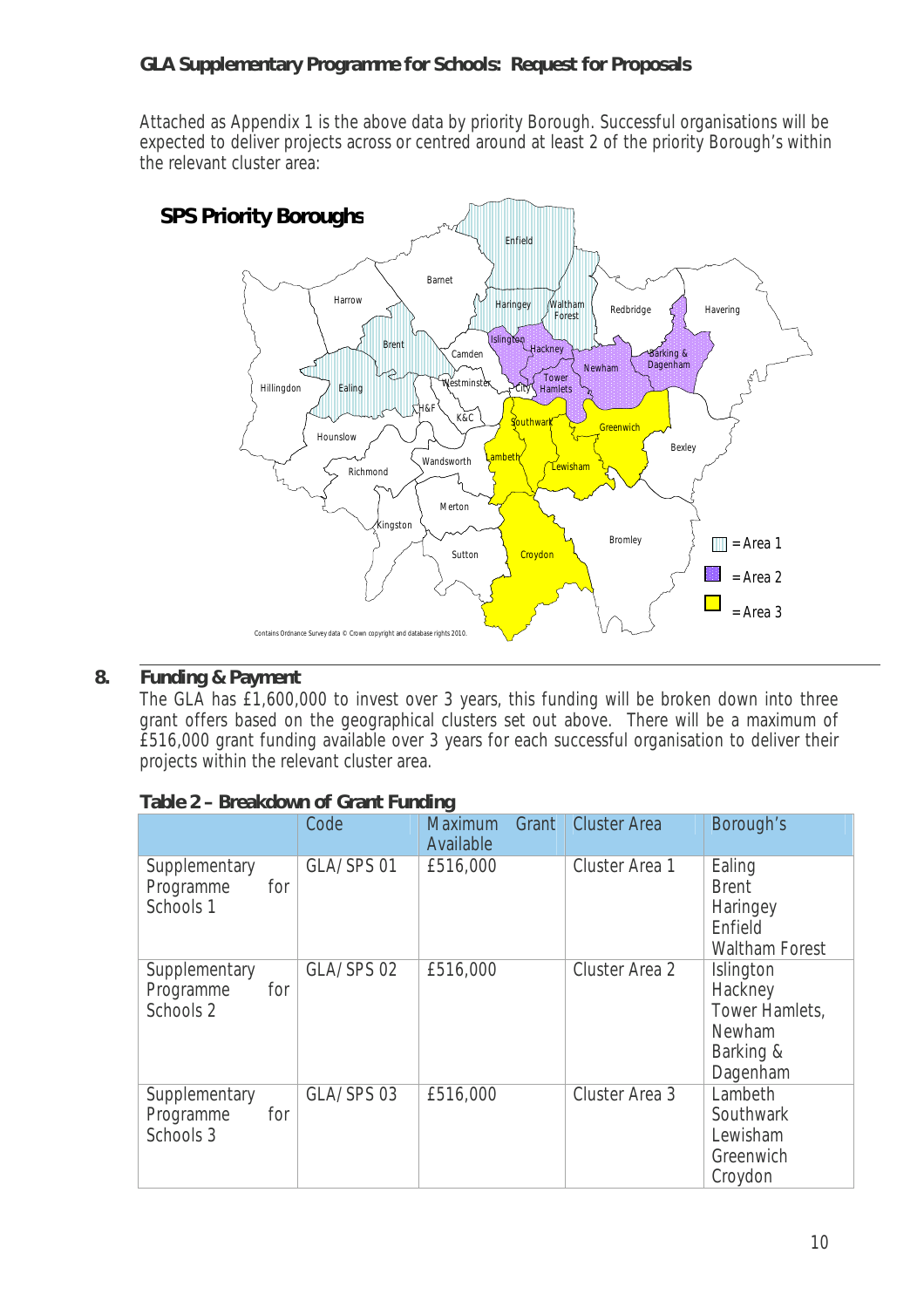Funding will be broken down over 3 academic years and be phased to enable organisations to build up projects and establish partnerships with schools over time. The GLA anticipates that the minimum number of schools that successful organisations will work with over the 3 years of this programme is likely to be as follows:

Year 1 (September 2012 – August 2013) = Working with a minimum of 2 schools per organisation

Year 2 (September 2013 – August 2014) = Working with an additional 3 - 4 schools per organisation

Year 3 (September 2014 – August 2015) = Working with an additional 2- 3 schools per organisation

The GLA is not stipulating the exact number of pupils to participate in projects as this will depend on the intervention model, however the GLA anticipates that the overall programme will support approximately 1500 pupils over 3 years. The GLA will be assessing each project's value for money and expect organisations to work with the most achievable number of pupils and schools (using the above as a guide).

#### **Match Funding**

The GLA is seeking to secure match funding to increase the grant value and reach of the programme. Organisations that can bring match funding to the programme will be favoured. This match funding can be secured from existing funding, other new funding or contributions from schools. Organisations would be required within their applications to set out how they will identify and evidence this match funding.

#### **Payment Model**

Payments will be staged based on a phased funding model (over 3 years) and will be made on achievement of agreed key milestones and outputs.

#### **9. Anticipated Outcomes & Impact**

It is anticipated that the focussed outcomes on this project will be:

- a marked increase in academic achievement (measured through literacy and numeracy levels and levels / sub levels at Key Stages 2 & 3 – including predicted and actual results)
- a marked improvement in behaviour (measured through teacher / professional assessments or recognised behaviour assessments)<sup>5</sup>

Organisations will need to identify in their applications the volumes of outcomes their proposed interventions will have and detail how they will measure outcomes, including a baseline methodology for measuring impact. Baseline performance of academic achievement and or behaviour will need to be provided prior to the intervention and then pupil progress, at 6 and 12 months or at the end of the intervention and six months after the intervention is complete. Where this data is recorded and held by schools, successful organisations should ensure that they can evidence agreements will be put in place with schools to share pupil data.

Additional measures that will also be required to be tracked and reported as part of the project evaluation are:

- Pupil attendance / absence (data from schools)
- Fixed term and permanent exclusions (data from schools).

 5 E.g. The Goodman Strengths and Difficulties Questionnaire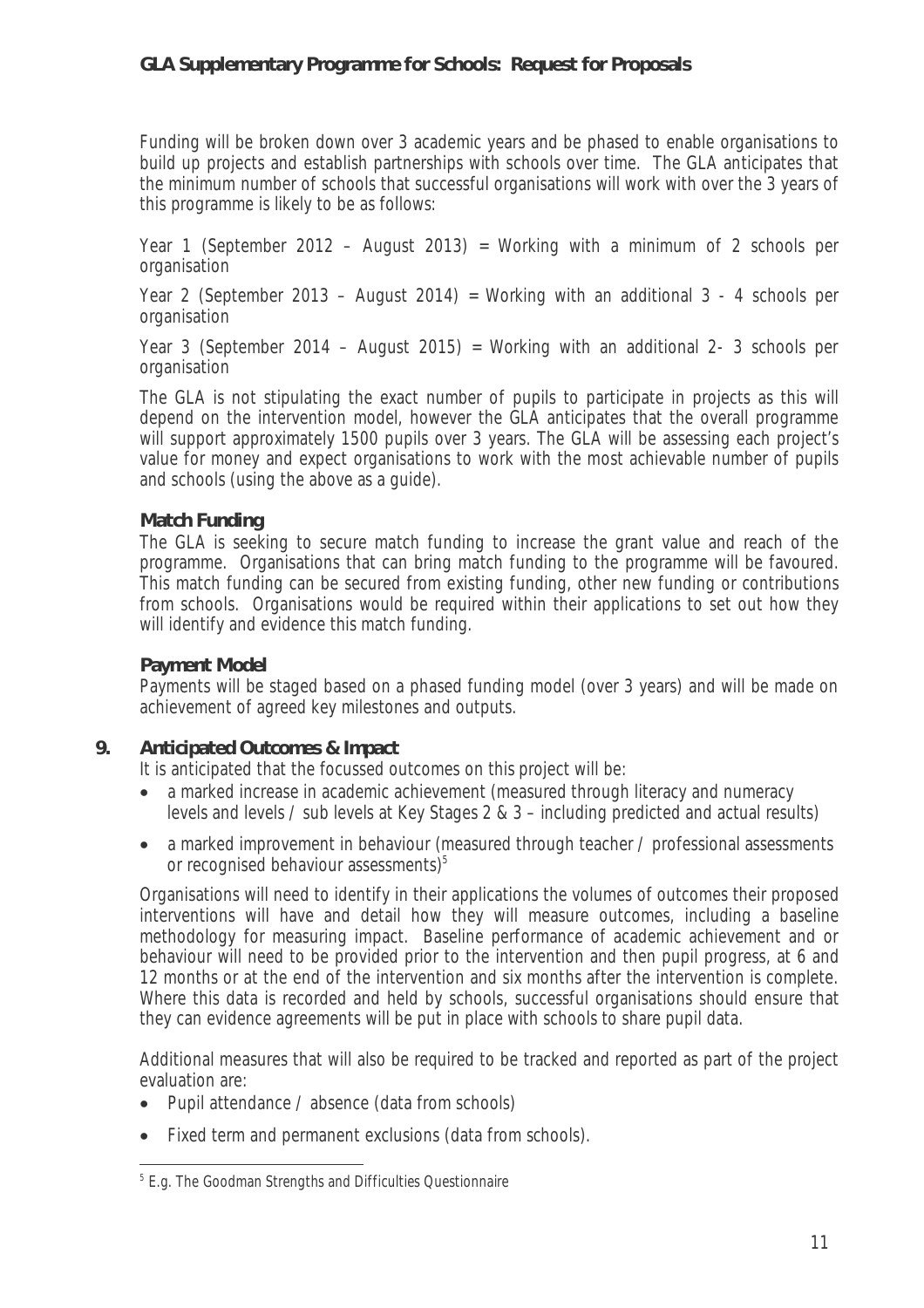#### **10. Table 3 - Timetable**

| <b>Milestone</b>                                                  | <b>Deadline</b>                                                                  |
|-------------------------------------------------------------------|----------------------------------------------------------------------------------|
| Launch of Request for Proposals & PSQ<br>STAGE 1                  | Wednesday 16 <sup>th</sup> May 2012                                              |
| Deadline for return of PSQ                                        | Friday 8 <sup>th</sup> June 2012                                                 |
| <b>Assess PSQ</b>                                                 | Thursday 14th June 2012                                                          |
| Long-listed organisations invited to submit<br>full bid - STAGE 2 | Monday 18th June 2012 (Provisional)                                              |
| Deadline for full applications                                    | Friday 13 <sup>th</sup> July 2012                                                |
| <b>Interviews</b>                                                 | Monday 13 <sup>th</sup> - Thursday 16 <sup>th</sup> August 2012<br>(Provisional) |
| Grant agreements issued                                           | Monday 3rd September 2012 (Provisional)                                          |
| Grant agreements signed                                           | Friday 14 <sup>th</sup> September 2012 (Provisional)                             |
| Project Set up / Delivery to commence                             | No later than October 2012                                                       |

#### **11. Evaluation**

The GLA is committed to promoting the highest standards of evidence and evaluation through Project Oracle (http://www.london.gov.uk/sites/default/files/standards\_of\_evidence.pdf). The GLA will procure an external evaluation to measure the impact of successful organisations interventions (with a minimum of £50,000 from the programme budget). This will provide the GLA and organisations with a good evidence base for their projects and interventions.

Successful organisations and schools they are working with will be required to work closely with the selected evaluator, share relevant information and data to enable completion of a successful evaluation. The GLA will draft an information sharing agreement which participating organisations, schools, the GLA and the selected evaluator will be required to sign – this will include which data needs to be shared, how this will be shared and what it will be used for. Successful organisations will also need to share with the evaluator their methodology for measuring impact and outcomes. The GLA may wish to use Randomised Control Trials as part of the evaluation, successful organisations and schools will be expected to work with the evaluator to enable this.

The GLA will own the evaluation report and will share it's finding with the successful organisations and may choose to publish it.

#### **12. Sustainability**

The GLA wants to fund projects that will have a lasting and sustainable impact on young people's lives. Organisations should develop / have a sustainability plan in place for their project following the end of the GLA funding.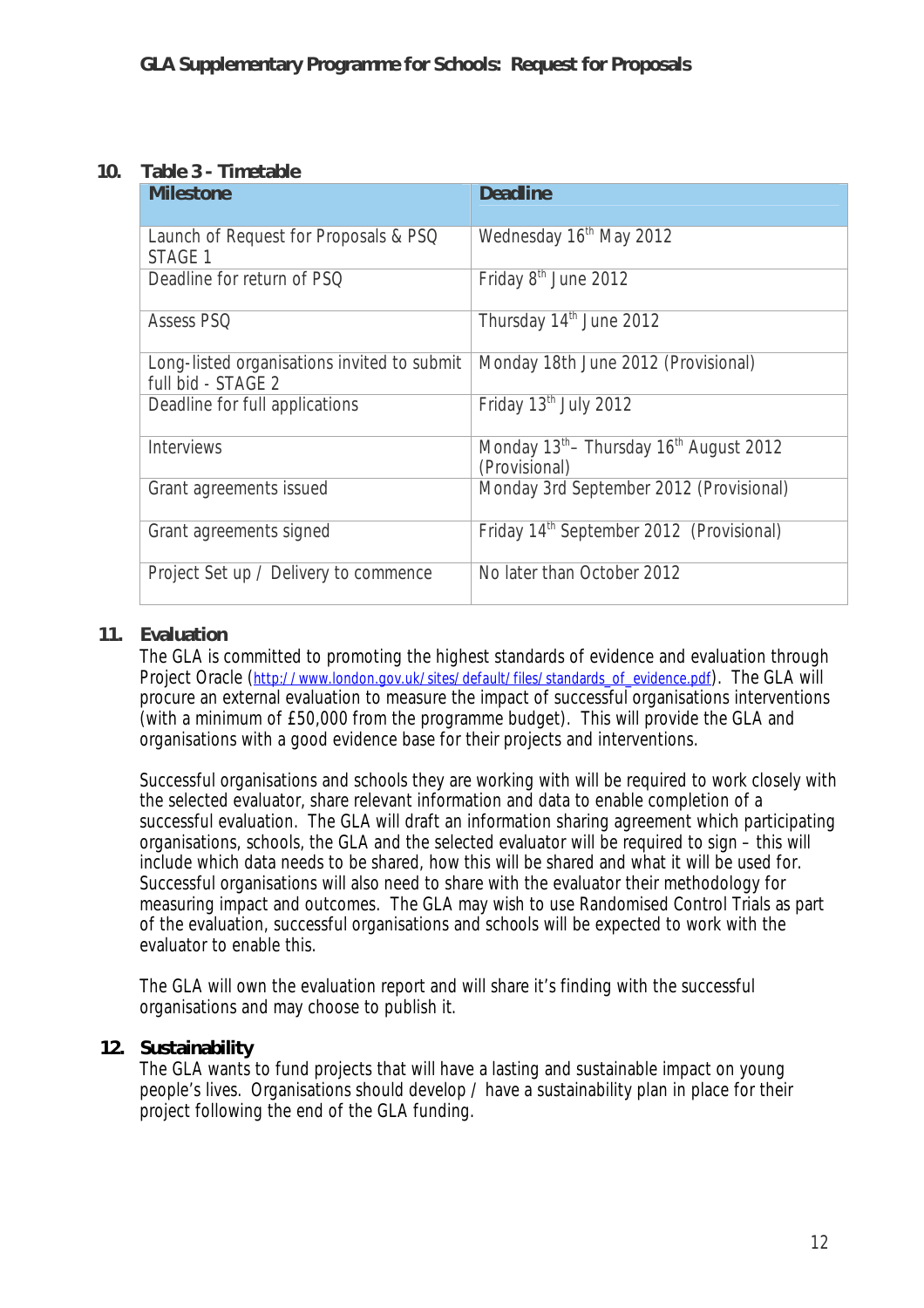### **SECTION 3: EVALUATION CRITERIA AND DECISION MAKING**

#### **Mandatory Criteria**

Organisations must meet the following criteria that will be assessed throughout the process:

- Be a not for profit organisation, which includes voluntary and community organisations, local authorities and schools (Stage 1)
- Have experience of working with the target group of young people (Stage 1 & 2)
- Have experience of running projects / programmes to improve behaviour and or increase academic attainment (particularly numeracy and literacy) of the target group and demonstrate what the outcomes and impact will be (Stage 1 & 2)
- Be able to demonstrate how they have established successful partnership working with schools (Stage 1 & 2).

### **Stage 1 Criteria**

The PSQ will require applicants to confirm they have;

- Processes and procedures in place to deliver the programme;
- Financial robustness:
- Prior experience in delivering similar projects to similar client groups;
- The documentation that the GLA will require to carry out due diligence checks (see Appendix 2 for a full list of GLA due diligence requirements).

Questions in the PSQ require either yes/no answers and responses to qualitative questions. Each close ended question has been allocated a pre-determined range of scores dependant on the answer given. The PSQ also consists of two qualitative questions regarding the activity / delivery model of the proposed project and stakeholder engagement – these questions will also be scored on a pre-determined range of scores, and will be given a higher weighting than the close ended questions.

#### **Stage 2 Criteria**

The top scoring organisations at Stage 1 will be invited to submit a full application (at Stage 2) and will be assessed according to the outlined criteria in Table 4 (a more detailed breakdown will be provided to those organisations that are invited to submit Stage 2 full applications).

#### **Stage 3 Criteria**

The GLA intends to invite the top scoring applicants at Stage 2 to interview. Applicants will be informed of the methodology and evaluation criteria that the GLA will apply when Stage 2 documentation is release. Applicants will be required to present the project delivery, confirm the proposal methodology, verify or clarify understanding of the proposed project, and to confirm the partners' capability to deliver the proposed outcomes. Interviews are provisionally planned to take place between the  $13<sup>th</sup> - 16<sup>th</sup>$  August 2012, applicants are advised to be available on these dates in case they are invited to interview.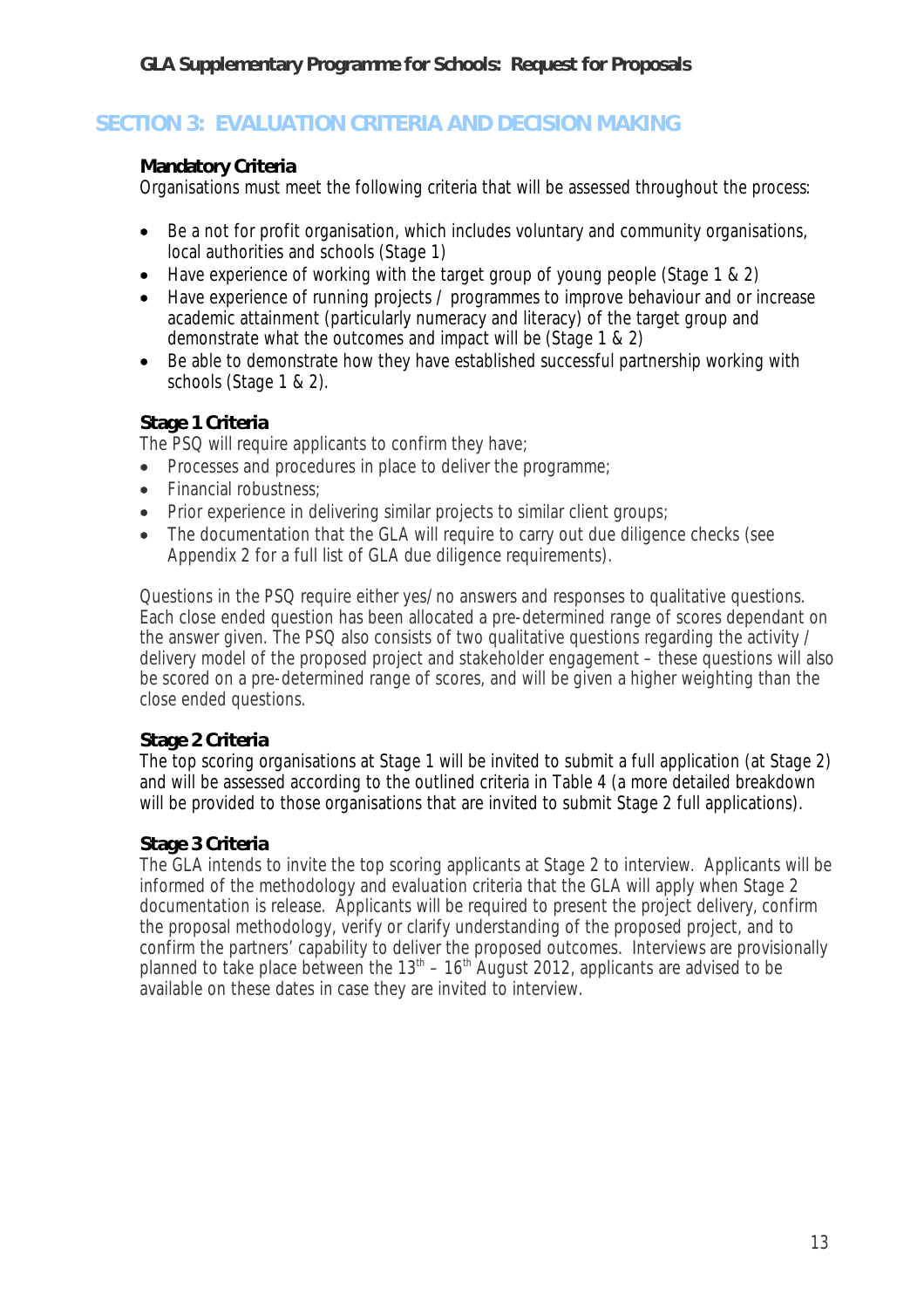|  |  | Table 4 - Stage 2 Outline Scoring Criteria |  |
|--|--|--------------------------------------------|--|
|  |  |                                            |  |

| <b>Criteria</b>                                | <b>Examples of Evidence Sought</b>                                                                                                                                                                                     |
|------------------------------------------------|------------------------------------------------------------------------------------------------------------------------------------------------------------------------------------------------------------------------|
| Methodology & Outcomes                         | The project will have a measurable impact on pupils<br>$\bullet$<br>behaviour and / or academic achievement                                                                                                            |
|                                                | An effective strategy for identifying pupils with the<br>$\bullet$<br>highest levels of need and barriers to overcome                                                                                                  |
|                                                | Examples and evidence of delivering proven<br>$\bullet$<br>models / interventions that have the capacity<br>to scale up                                                                                                |
|                                                | An outline of how the project will be managed<br>governed and delivered                                                                                                                                                |
|                                                | The project should have the capacity to<br>$\bullet$<br>rapidly start up to deliver from September -<br>October 2012                                                                                                   |
| Partnership Working/ Stakeholder<br>Engagement | A clear plan to secure engagement with schools to<br>$\bullet$<br>identify / refer pupils and to track and monitor<br>progress                                                                                         |
|                                                | Evidence of existing partnerships with schools<br>٠                                                                                                                                                                    |
|                                                | The project is clear about what other partnerships<br>$\bullet$<br>are required with other statutory and non-statutory<br>organisations                                                                                |
| Value for Money                                | The project benefits a large number of pupils relative<br>$\bullet$<br>to the costs (i.e. unit costs are realistic and<br>minimised without sacrificing quality and impact of<br>the intervention)                     |
|                                                | The project has sufficient reach and scale to deliver<br>the scope of the project                                                                                                                                      |
|                                                | Projects can provide a level of match funding to<br>$\bullet$<br>support the delivery of the project                                                                                                                   |
| Measurement and Evaluation                     | The project has clear procedures and systems in<br>$\bullet$<br>place for measuring and evaluating its impact                                                                                                          |
|                                                | A commitment to develop evidenced based practice<br>(for example; using the GLA's Project Oracle<br>framework <sup>6</sup> )                                                                                           |
|                                                | A commitment to sharing information and data with<br>the GLA, schools and the chosen evaluator.                                                                                                                        |
| Sustainability                                 | The project should include a clear plan to<br>$\bullet$<br>demonstrate the ability to sustain the project in a<br>meaningful form after the GLA funding runs out<br>All necessary partnerships will be put in place to |
|                                                | ٠<br>ensure the projects sustainability                                                                                                                                                                                |

 6 http://www.london.gov.uk/sites/default/files/standards\_of\_evidence.pdf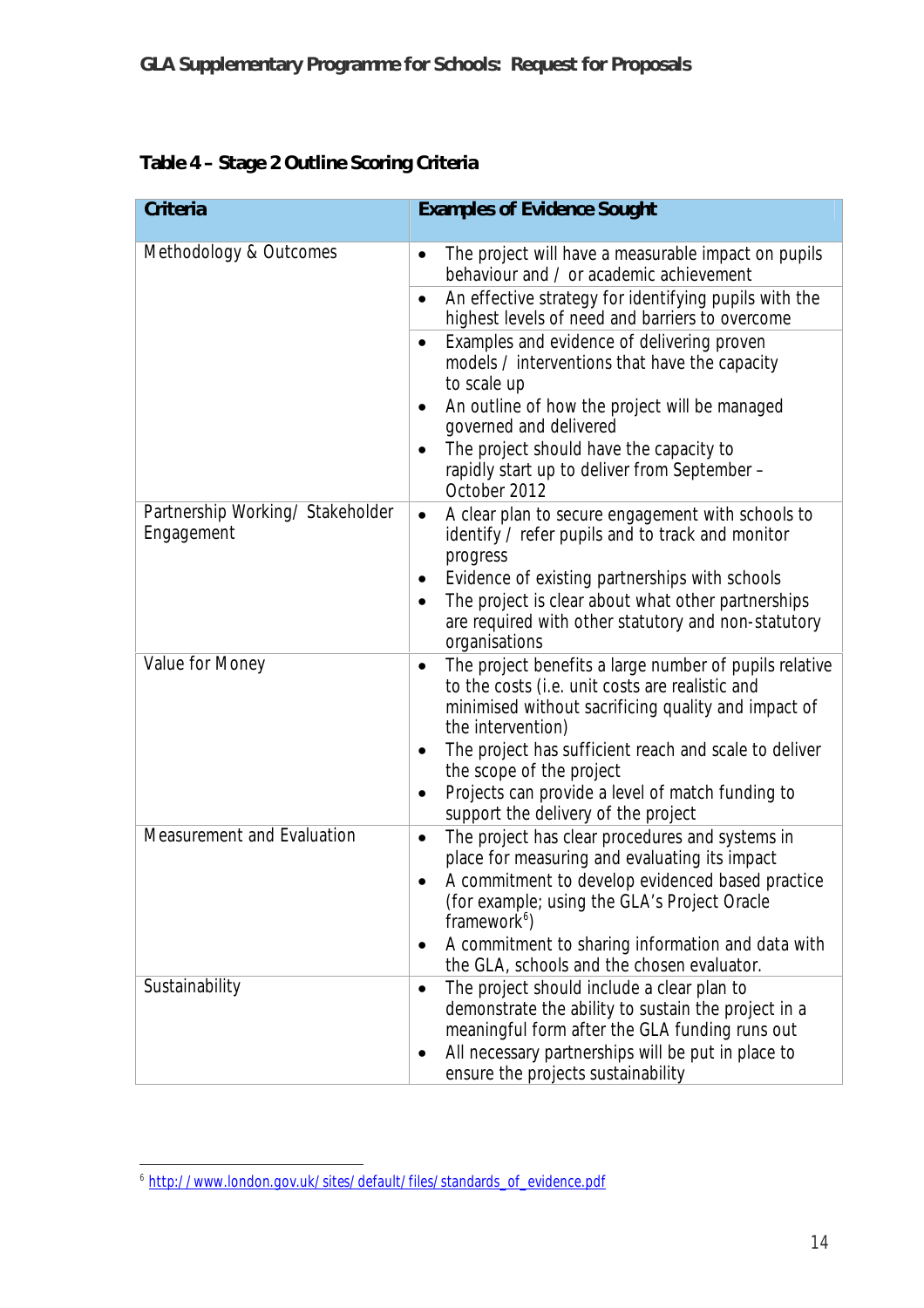| <b>Cluster</b><br><b>Area</b> | <b>London</b><br><b>Boroughs</b>   | <b>Population</b><br>$(10 - 14 \text{ year})$<br>$\dot{\text{o}}$ lds) | KS <sub>2</sub><br>(% level<br>4 Eng &<br>Maths $-$<br><b>DoE</b><br>2011 | KS3<br>(% level<br>5 Eng -<br><b>DoE</b><br>2011 | KS3<br>(%<br>level 5<br><b>Maths</b><br>$-$ DoE<br>2011) | <b>Attendance</b><br>(% of persistent<br>absentees<br>state<br>funded<br>primary<br>secondary<br>and<br>schools<br><b>DoE</b><br>2011) | <b>Exclusions</b><br>(% fixed term<br>exclusions<br>maintained<br>primary, state<br>funded<br>secondary<br>8 <sup>0</sup><br>special schools<br>$-DoE 2011$ | <b>Deprivation</b><br>(Rank of Average<br>Score - Department<br>for Communities and<br>Local<br>Government,<br><b>Indices of Deprivation</b><br>2010 | <b>Child</b><br><b>Poverty</b><br>(% )<br>of<br>children<br>in<br>living<br>poverty<br>HMRC child<br>poverty<br>statistics<br>2009) | <b>Riot</b><br>affected<br><b>Borough</b><br>(Defendants<br>bought<br>before courts<br>by local area -<br>Ministry<br>$\circ$ of<br>Feb<br><b>Justice</b><br>2012) |
|-------------------------------|------------------------------------|------------------------------------------------------------------------|---------------------------------------------------------------------------|--------------------------------------------------|----------------------------------------------------------|----------------------------------------------------------------------------------------------------------------------------------------|-------------------------------------------------------------------------------------------------------------------------------------------------------------|------------------------------------------------------------------------------------------------------------------------------------------------------|-------------------------------------------------------------------------------------------------------------------------------------|--------------------------------------------------------------------------------------------------------------------------------------------------------------------|
| Area 1                        | Hackney                            | 11,740                                                                 | 76%                                                                       | 81%                                              | 79%                                                      | 6.8%                                                                                                                                   | 6.73%                                                                                                                                                       | $\overline{2}$                                                                                                                                       | $40 - 50%$                                                                                                                          | $\sqrt{}$                                                                                                                                                          |
|                               | <b>Tower Hamlets</b>               | 11,466                                                                 | 76%                                                                       | 76%                                              | 77%                                                      | 6.2%                                                                                                                                   | 2.76%                                                                                                                                                       | $\overline{7}$                                                                                                                                       | $50 - 60%$                                                                                                                          |                                                                                                                                                                    |
|                               | Newham                             | 14,042                                                                 | 76%                                                                       | 73%                                              | 69%                                                      | 6.9%                                                                                                                                   | 4.77%                                                                                                                                                       | $\overline{3}$                                                                                                                                       | $30 - 40%$                                                                                                                          | $\overline{\checkmark}$                                                                                                                                            |
|                               | Islington                          | 7,968                                                                  | 74%                                                                       | 74%                                              | 75%                                                      | 8.2%                                                                                                                                   | 5.4%                                                                                                                                                        | 14                                                                                                                                                   | $40 - 50%$                                                                                                                          |                                                                                                                                                                    |
|                               | <b>Barking</b><br>$\&$<br>Dagenham | 11,862                                                                 | 71%                                                                       | 73%                                              | 73%                                                      | 7.6%                                                                                                                                   | 2.68%                                                                                                                                                       | $\overline{22}$                                                                                                                                      | $30 - 40%$                                                                                                                          |                                                                                                                                                                    |
|                               |                                    | 57,078                                                                 |                                                                           |                                                  |                                                          |                                                                                                                                        |                                                                                                                                                             |                                                                                                                                                      |                                                                                                                                     |                                                                                                                                                                    |
| Area <sub>2</sub>             | <b>Waltham Forest</b>              | 12,495                                                                 | 73%                                                                       | 77%                                              | 75%                                                      | 7.1%                                                                                                                                   | 4.99%                                                                                                                                                       | 15                                                                                                                                                   | $30 - 40%$                                                                                                                          | $\checkmark$                                                                                                                                                       |
|                               | Enfield                            | 17,569                                                                 | 74%                                                                       | 79%                                              | 80%                                                      | 7.2%                                                                                                                                   | 3.39%                                                                                                                                                       | 64                                                                                                                                                   | $30 - 40%$                                                                                                                          | $\checkmark$                                                                                                                                                       |
|                               | Haringey                           | 10,557                                                                 | 71%                                                                       | 75%                                              | 73%                                                      | 7.3%                                                                                                                                   | 4.15&                                                                                                                                                       | $\overline{13}$                                                                                                                                      | $30 - 40%$                                                                                                                          | $\overline{\checkmark}$                                                                                                                                            |
|                               | <b>Brent</b>                       | 12,493                                                                 | 74%                                                                       | 78%                                              | 80%                                                      | 6.3%                                                                                                                                   | 4.11%                                                                                                                                                       | 35                                                                                                                                                   | $30 - 40%$                                                                                                                          |                                                                                                                                                                    |
|                               | Ealing                             | 15,471                                                                 | 75%                                                                       | 77%                                              | 76%                                                      | 5.7%                                                                                                                                   | 3.02%                                                                                                                                                       | 80                                                                                                                                                   | 20 - 30%                                                                                                                            | $\overline{\checkmark}$                                                                                                                                            |
|                               |                                    | 68,585                                                                 |                                                                           |                                                  |                                                          |                                                                                                                                        |                                                                                                                                                             |                                                                                                                                                      |                                                                                                                                     |                                                                                                                                                                    |
| Area <sub>3</sub>             | Lambeth                            | 11,889                                                                 | 78%                                                                       | 83%                                              | 80%                                                      | 6.7%                                                                                                                                   | 6.07%                                                                                                                                                       | 29                                                                                                                                                   | $30 - 40%$                                                                                                                          | $\overline{\checkmark}$                                                                                                                                            |
|                               | Southwark                          | 12,199                                                                 | 77%                                                                       | 81%                                              | 77%                                                      | 7.7%                                                                                                                                   | 5.58%                                                                                                                                                       | 41                                                                                                                                                   | $30 - 40%$                                                                                                                          | $\overline{\checkmark}$                                                                                                                                            |
|                               | Lewisham                           | 13,612                                                                 | 75%                                                                       | 75%                                              | 71%                                                      | 7.2%                                                                                                                                   | 3.51%                                                                                                                                                       | 31                                                                                                                                                   | $30 - 40%$                                                                                                                          |                                                                                                                                                                    |
|                               | Greenwich                          | 12,426                                                                 | 78%                                                                       | 80%                                              | 77%                                                      | 6.8%                                                                                                                                   | 7.62%                                                                                                                                                       | $\overline{28}$                                                                                                                                      | $30 - 40%$                                                                                                                          | $\checkmark$                                                                                                                                                       |
|                               | Croydon                            | 21,542                                                                 | 74%                                                                       | 82%                                              | 80%                                                      | 6.6%                                                                                                                                   | 3.65%                                                                                                                                                       | 107                                                                                                                                                  | 20 - 30%                                                                                                                            | $\overline{\checkmark}$                                                                                                                                            |
|                               |                                    | 74,668                                                                 |                                                                           |                                                  |                                                          |                                                                                                                                        |                                                                                                                                                             |                                                                                                                                                      |                                                                                                                                     |                                                                                                                                                                    |
| London                        |                                    |                                                                        | 76%                                                                       | 78.2%                                            | 80%                                                      | 6.6%                                                                                                                                   | 4.05%                                                                                                                                                       |                                                                                                                                                      |                                                                                                                                     |                                                                                                                                                                    |
| <b>England</b>                |                                    |                                                                        | 74%                                                                       | 83%                                              | 81%                                                      | 7.2%                                                                                                                                   | 4.46%                                                                                                                                                       |                                                                                                                                                      |                                                                                                                                     |                                                                                                                                                                    |

### **APPENDIX 1: PRIORITY BOROUGH CLUSTER AREA DATA**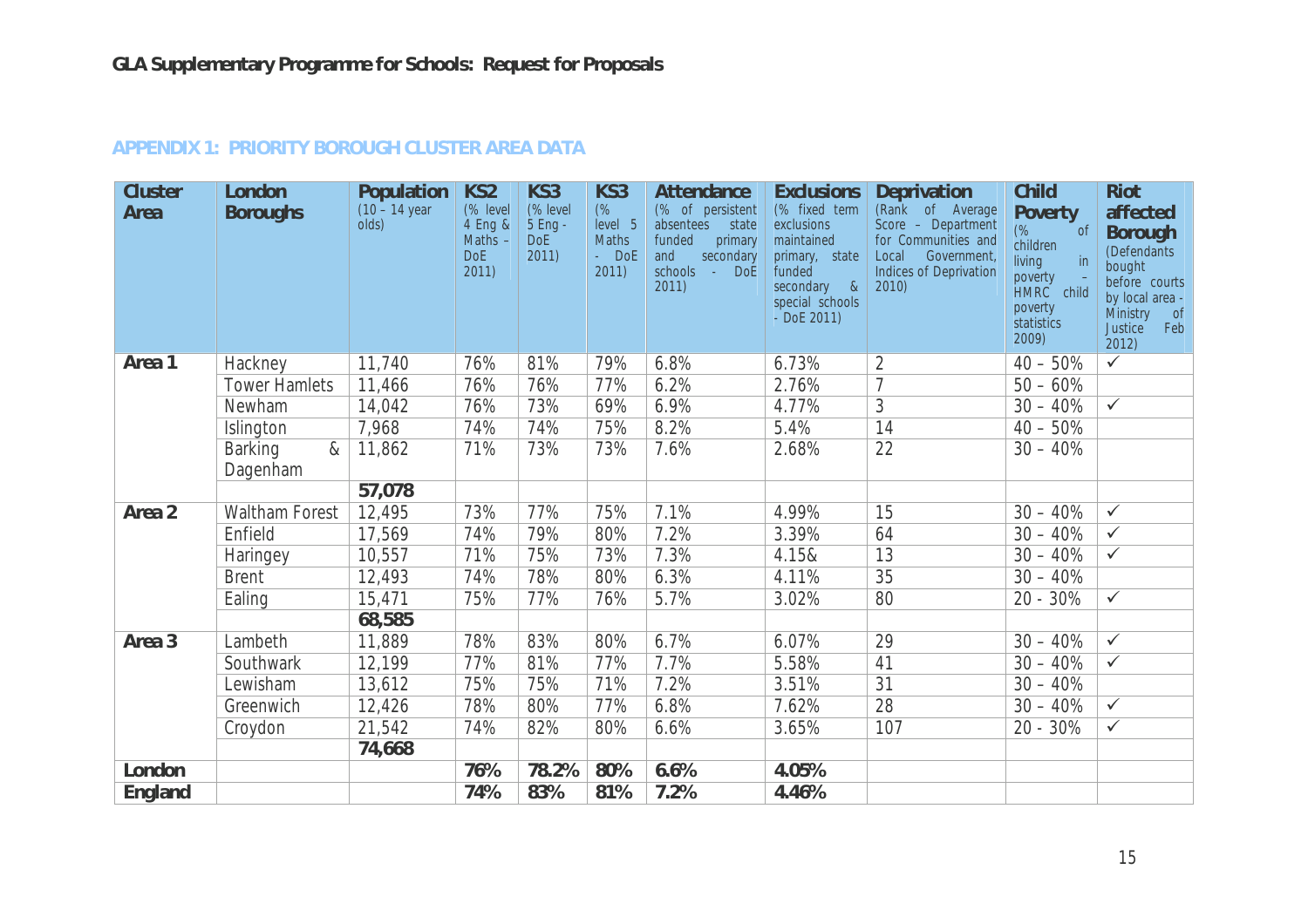### **APPENDIX 2: GLA DUE DILIGENCE REQUIREMENTS**

#### **Due Diligence of Applicant Organisations**

#### **Process**

Prior to any offer of funding being made by the GLA to an applicant, the GLA, will carry out a number of due diligence checks in order to assure itself that any risk to either the success of the programme and project objectives, or to the funding itself, has been considered and any risk is deemed acceptable. A comparison of the results on a number of tests weighed against the value of the GLAs financial investment and the volume of outputs and outcomes as a proportion of the overall programme targets is taken into consideration in the assessment. If following the due diligence checks the GLA considers that the risk is not acceptable, the application will be rejected.

Due diligence checks will only be carried out on those organisations who progress to the Stage 2 Full Application stage but, at the Stage 1 Pre-Selection Questionnaire stage, organisations will be requested to confirm that they can provide the mandatory items that they must include with their full application if selected. Organisations who cannot confirm that they will be able to provide the mandatory documentation at Stage 2 will not progress beyond Stage 1.

#### **Analysis Undertaken & Documentation Required**

Due diligence checks will comprise of tests against the following areas; the value of funding requested as a percentage of turnover, liquidity, profitability, the return on capital employed, gearing, the debtors and creditors cycle, D&B reports check, Charity Commission check, insurance level (including parent guarantee/performance bond checks where appropriate).

To minimise the risk to both the GLA and applicants, the GLA will not provide funding to any one single organisation in any one financial year of more than 30% of the turnover stated in the applicants latest finalised and signed off set of financial statements. If the funding is being sought over several years then the turnover figure in the latest finalised and signed off set of financial statements will be used as the base figure.

Applicants must provide the following mandatory documentation with their Stage 2 Full Application;

- a copy of the most recent audited accounts or copy of the most recent accounts signed by an independent and qualified accountant. The accounts must include a full set of notes to the accounts, Directors report, balance sheet, statement of the organisation's turnover, profit & loss/income & expenditure (not abbreviated) and cash flow position for the most recent full year of trading/operations, where this information is not available in audited form (this is also a mandatory item for Parent Companies of applicants and for all partners applying as a Consortium);
- a statement of the organisation's cash flow forecast for the current year (this is also a mandatory tem for Parent Companies of applicants);
- the organisation's budget for the current year (this is also a mandatory item for Parent Companies of applicants);
- Financial Regulations (to include procurement rules) (this is also a mandatory item for Parent Companies of applicants);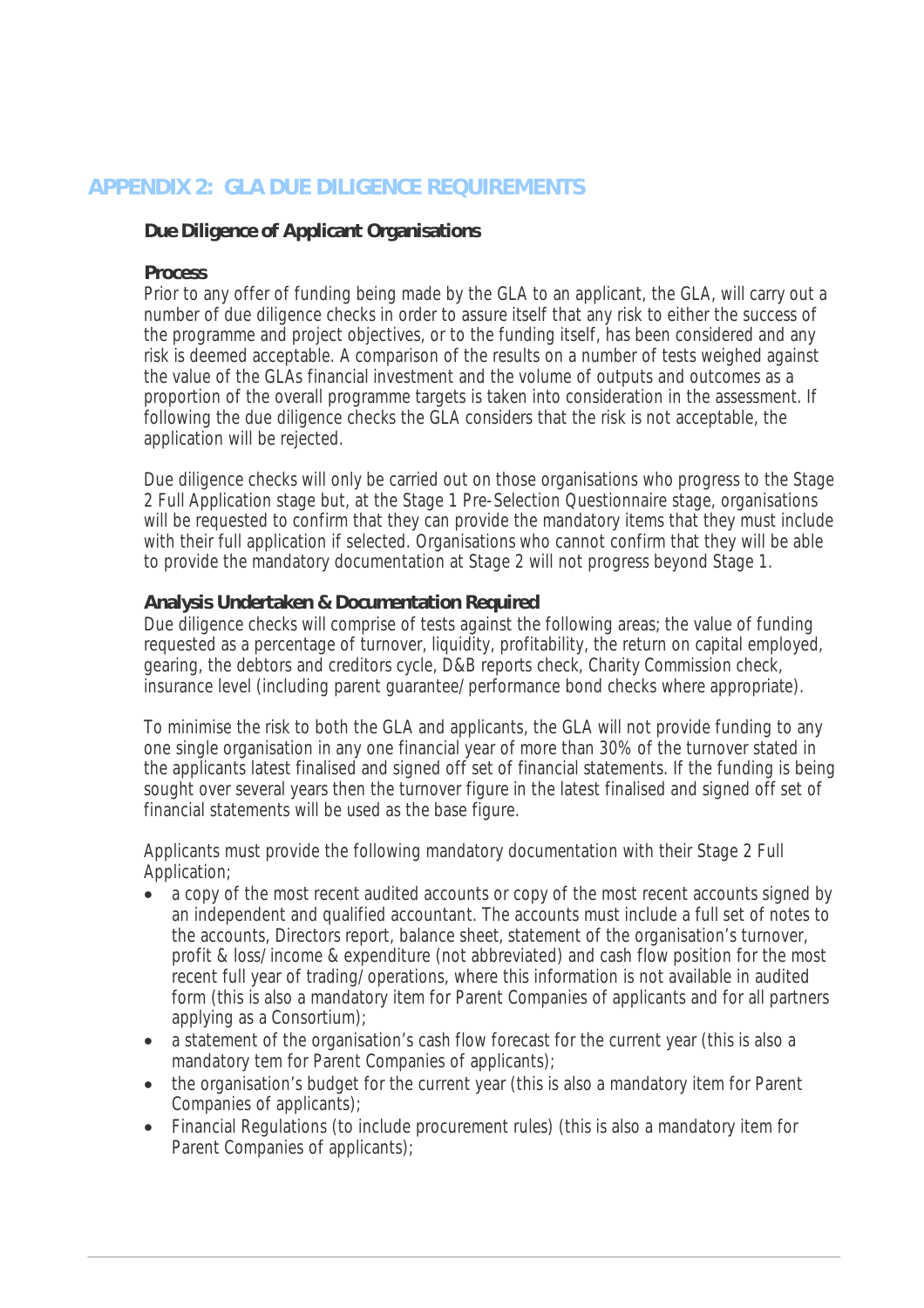- budgeted allocation of funding within the project or a budget detailing which activities within the recipient's organisation will be funded. The budget must contain line details of proposed expenditure e.g. staffing costs, stationery and publicity;
- evidence of Public and Employer's Liability Insurance (this is also a mandatory item for Parent Companies of applicants); where appropriate, a written Parent Company Guarantee (to be submitted by Parent Companies of applicants only);
- Consolidated Financial Accounts for the consortium (to be submitted by the Lead Partner from Consortiums only).

#### **Multiple Applications**

Applicants may apply to deliver more than one grant / cluster area, however the GLA reserves the right to limit the number of grant offers it makes to one organisation.

#### **Parent Companies**

Parent Companies who support applicants must provide written confirmation of a parent guarantee (in a form substantially similar to the form of guarantee which will be provided with the stage 2 application documentation) and the same financial information as the applicant with the applicant's submission. The information will be assessed in the same manner as that of the applicant to ensure the strength of the parent company and the guarantee it is binding itself to.

#### **Consortium Bids**

For applicants applying for funding under this option, the applicant must make it clear if they are applying as a Consortium with a Sole Lead applicant (for which the Sole Lead Applicant signs the contract and the financial and legal liability rests with them) or as a Consortium where all members will be jointly and severally liable and will sign the grant agreement.

For Consortium applications where all members will be jointly and severally liable and will sign the grant agreement, one member must be appointed as Lead Partner for management and correspondence purposes. The consolidated financial summary submitted by the Consortium's Lead Partner will be required to reconcile to the individual members' financial accounts and the GLA will perform an evaluation on each of the organisations financial capacity within the Consortium.

For Consortium applications where all members will be jointly and severally liable and will sign the grant, the results of all financial assessments will be available to all organisations within the Consortium. The GLA will make a decision on the overall financial risk posed by the Consortium and whether to award funding to the Consortium.

If one or more Consortium members do not pass the GLA financial due diligence assessment resulting in a Consortium bid being deemed unsuccessful, there will be no opportunity for the Consortium to change partners as this would pose a significant change to the application and require the application to be re-assessed which would delay the delivery of the programme.

#### **Checks on Charities**

For applicants with a charitable status, the applicant's details will be checked against those held on the Charity Commission's website. Checks are undertaken to ensure that the applicant does hold charity status, that all documents requested by the Charity Commission have been submitted on time and that the Charity Commission has not raised any concerns about their status.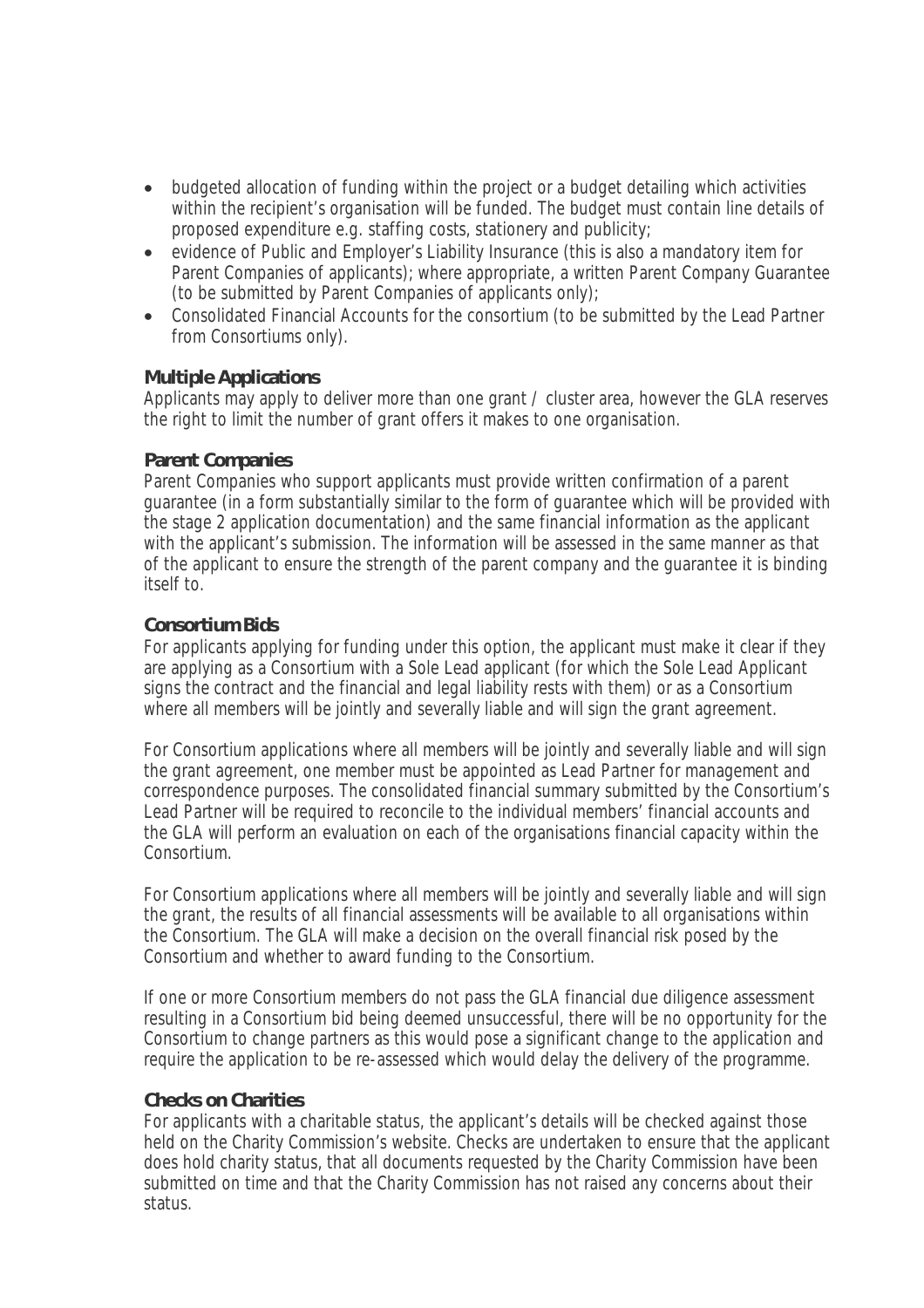#### **Government Support**

If an applicant is being subsidised or funded by central government then all details of this must also be submitted with the application.

Local Authorities, Government funded Higher Education Institutes and Further Education Institutes Local Authorities and Government funded Higher Education Institutes and Further Education Institutes are exempt from Financial Risk Assessments and therefore their status must be clearly highlighted in the application.

#### **Maximum threshold**

The maximum amount that the GLA can award to any one applicant is noted and cross referenced to any existing funding that may be in place. This allows the GLA to gauge its level of exposure in relation to any one applicant. If an applicant has an existing funding agreement with the GLA and the value applied for takes them over the 30% threshold then the application for funding will not be approved.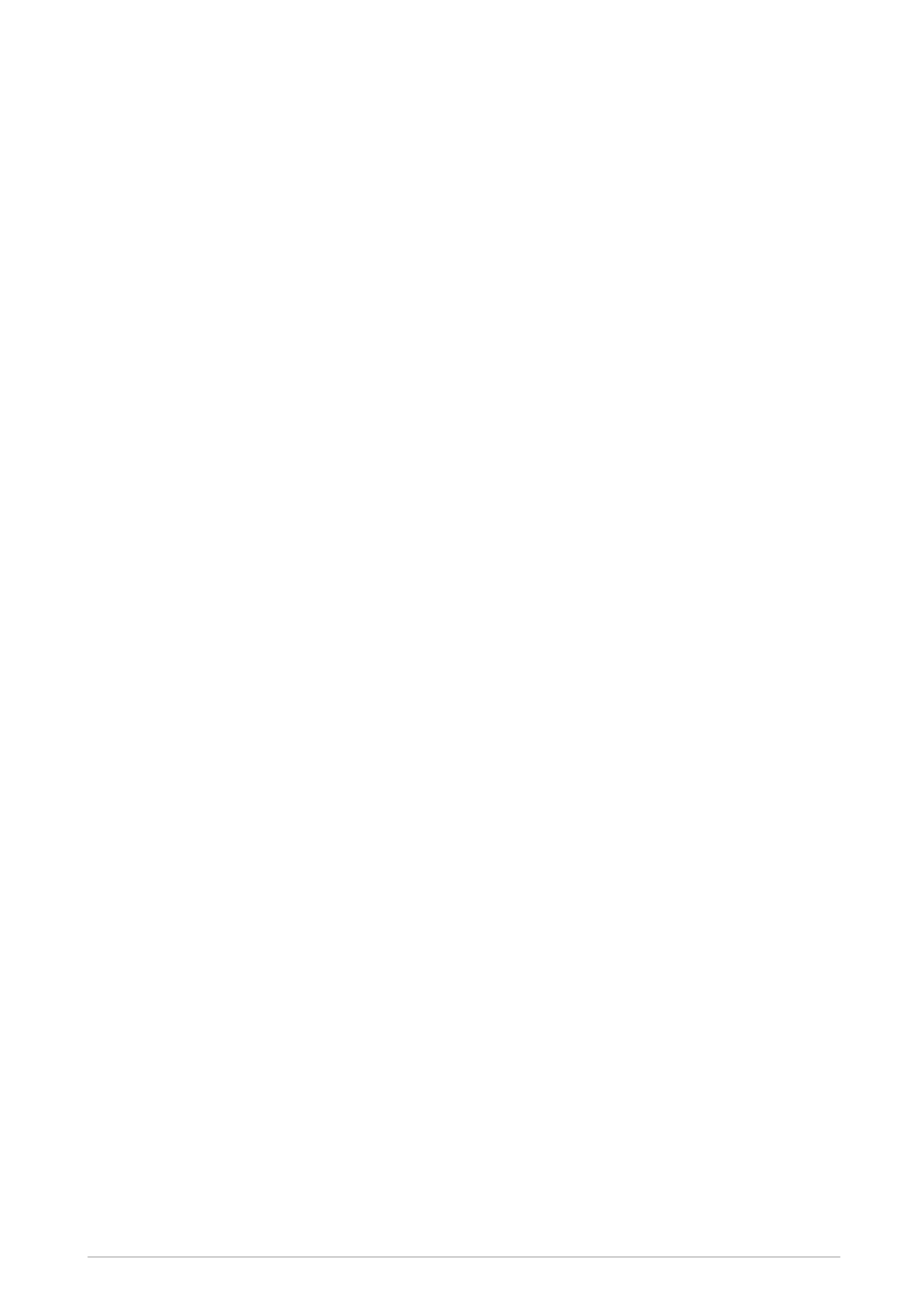### **Other formats and languages**

For a large print, Braille, disc, sign language video or audio-tape version of this document, please contact us at the address below:

### **Public Liaison Unit**

The Queen's Walk **www.london.gov.uk** More London London SE1 2AA

## Greater London Authority Telephone **020 7983 4100** City Hall Minicom **020 7983 4458**

You will need to supply your name, your postal address and state the format and title of the publication you require.

If you would like a summary of this document in your language, please phone the number or contact us at the address above.

**Chinese Hindi** 如果需要您母語版本的此文件, 請致電以下號碼或與下列地址聯絡

này bằng ngôn ngữ của mình, hãy liên hê theo số điên thoại hoặc địa chỉ dưới đây.

**Greek Urdu** εγγράφου στη δική σας γλώσσα, παρακαλείστε να επικοινωνήσετε τηλεφωνικά στον αριθμό αυτό ή ταχυδρομικά στην παρακάτω διεύθυνση.

hazırlanmış bir nüshasını edinmek için, lütfen aşağıdaki telefon numarasını arayınız veva adrese basvurunuz.

**Punjabi Gujarati**ਵਿਚ ਚਾਹੀਦੀ ਹੈ, ਤਾਂ ਹੇਠ ਲਿਖੇ ਨੰਬਰ 'ਤੇ ਫ਼ੋਨ ਕਰੋ ਜਾਂ ਹੇਠ ਲਿਖੇ ਪਤੇ 'ਤੇ ਰਾਬਤਾ ਕਰੋ:

भाषा में चाहते हैं, तो कृपया निम्नलिखित नंबर पर फोन करें अथवा नीचे दिये गये पते पर संपर्क करें

**Vietnamese Bengali** (কপি) চান, তা হলে নীচের ফোন নম্বরে বা ঠিকানায় অনুগ্রহ করে যোগাযোগ করুন।

چاھتے ھیں، تو براہ کرم نیچے دئے گئے نمبر پر فون کریں یا دیئے گئے پتے پر رابطه کریں

```
Turkish Arabic
              الاتصال بر قم الهاتف أو مر اسلة العنو ان
                             أدناه
```
જો તમને આ દસ્તાવેજની નકલ તમારી ભાષામાં જોઇતી હોય તો. કપા કરી આપેલ નંબર ઉપર કોન કરો અથવા નીચેના સરનામે સંપર્ક સાઘો.